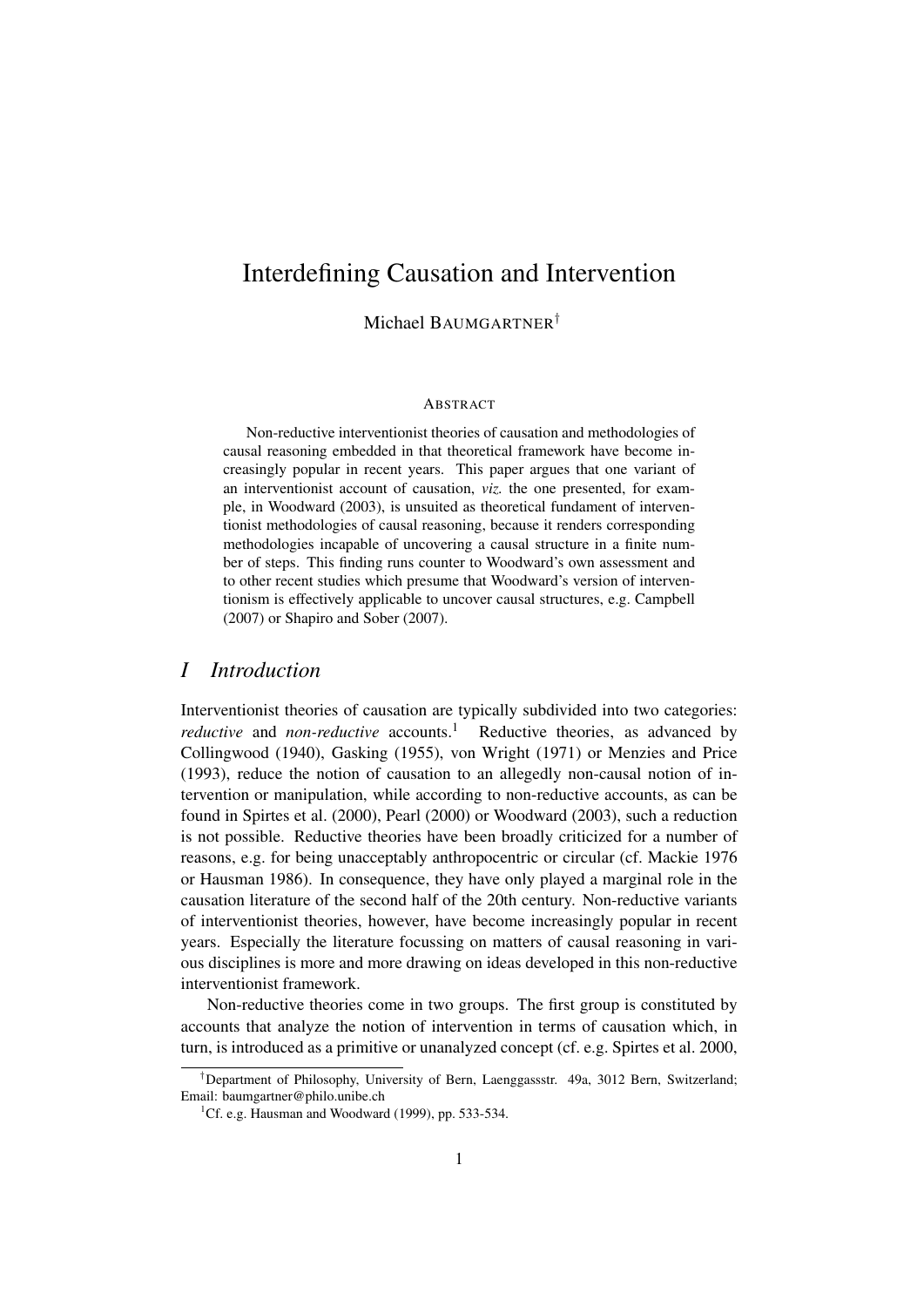sect. 3.7.2 and 7.5, or Pearl 2000) – for easy reference, call the theories in this group p*-theories*. The second group comprises theories that maintain a tight conceptual interdependence between the notions of causation and intervention by, very broadly, spelling one of the two notions out in terms of the other and vice versa (cf. Woodward 1997, Hausman and Woodward 1999, Hausman 1998, sect. 5.3\* and 7.1\* , Woodward 2003, Woodward 2007a). That means the theories in this second group conceive of causation and intervention as two *interdefined* concepts – call them i*-theories* for short. As suggested in Woodward (2003, 104–107), the particular conceptual interdependence of causation and intervention advocated by i-theories is not viciously circular. Moreover, we shall see in section III below that the conceptual core of  $i$ -theories has some very specific, indeed, rather strong implications, and thus is far from being empty. That is, even though  $i$ -theories interdefine causation and intervention, they can be argued to be informative.

Merely shedding light on the conceptual interdependence of causation and intervention, however, is not the main aim of  $i$ -theories. Rather, Woodward (2008, 194) claims that their "primary focus is *methodological*". More specifically, he intends his  $i$ -theory to illuminate "how we think about, learn about, and reason with various causal notions" (Woodward 2008, 194). Woodward (2003, chs. 1 and 3) takes the  $i$ -theoretical framework to provide the means to experimentally uncover causal structures that involve variables whose values are actually manipulable or to test corresponding causal claims. He holds that  $i$ -theories permit to distinguish experimentally, at least in some cases, between causal structures that are indistinguishable based, for example, on statistical data alone. Several authors have followed Woodward in judging that i-theories are effectively applicable in experimental contexts. Shapiro and Sober (2007), for instance, hold that Woodward's version of interventionism provides a means to experimentally identify micro-effects of macro-causes. Or Campbell (2007) accounts for empirical investigation into psychological causation on the basis of Woodward's i-theory. Such studies presume that the interdefined conceptual fundament of  $i$ -theories is fruitfully applicable to the discovery of causal structures. According to this presumption, i-theories not only clarify the conceptual interdependence of causation and intervention but can also be resorted to when it comes to grounding a methodology of causal reasoning. That is, the fact that i-theories interdefine causation and intervention in an informative way and, thus, can be said to be *conceptually unproblematic* is taken to imply that applying *i*-theories to uncover causal structures is methodologically or *epistemically unproblematic* as well.

The paper at hand takes issue with this claim. Its main goal is to show that the interdefined conceptual fundament of  $i$ -theories, notwithstanding the fact that it is conceptually informative, gives rise to a severe *epistemic* problem when i-theories are resorted to in the course of causal discovery. For applying the conceptual core of i-theories to concrete causal processes in experimental contexts triggers infinite regresses that render it impossible, in principle, to determine of even two concrete variables whether they are causally connected or not in a finite number of steps. Hence, this paper is going to argue that *i*-theories are not effectively applicable to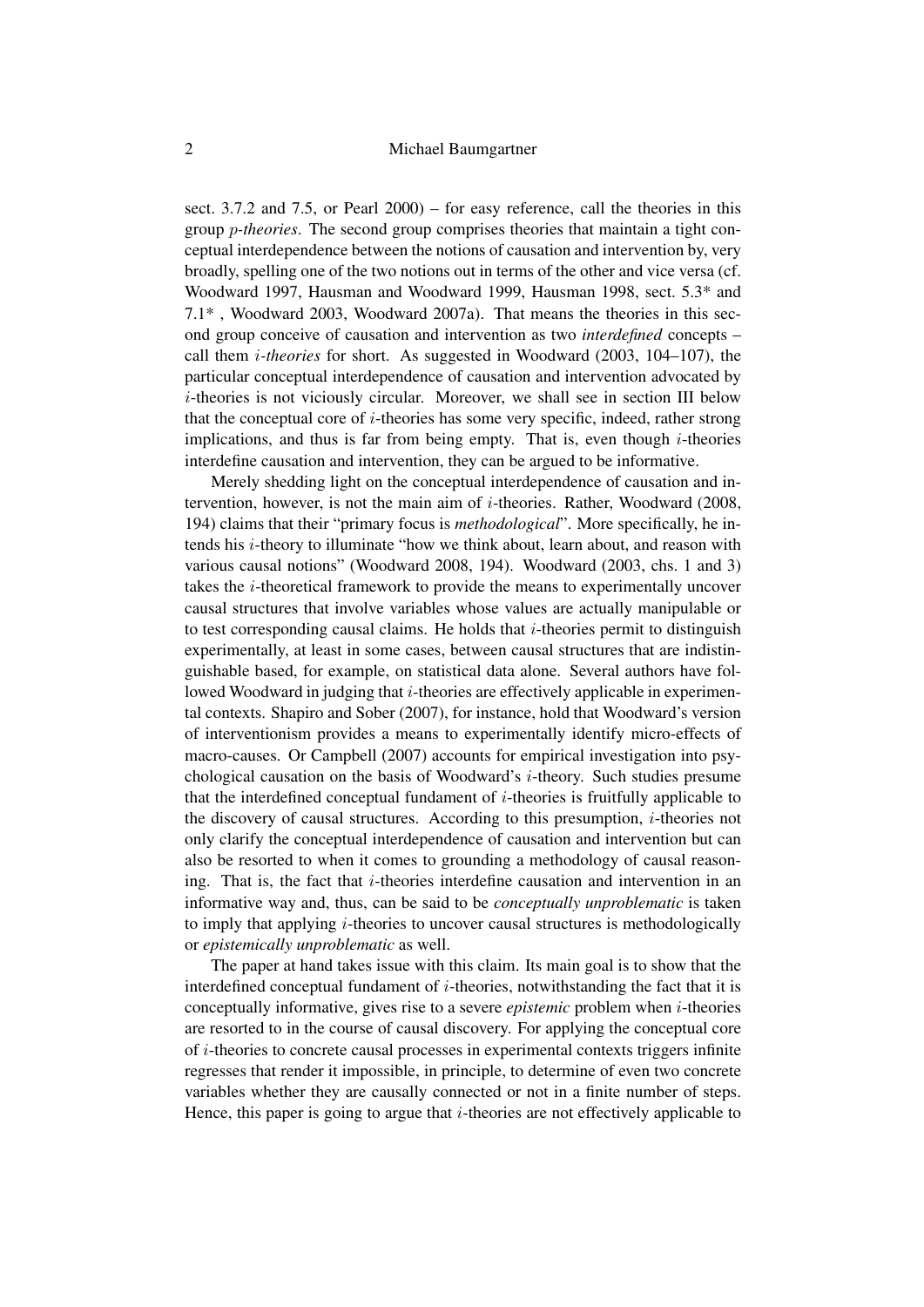solve problems of causal discovery. As we shall see, this finding does not generally call into question the power and effectiveness of interventionist methodologies of causal reasoning as, for example, presented in Spirtes et al. (2000) or Pearl (2000), which often clearly outperform alternative methodologies. Rather, the epistemic regresses triggered by an application of i-theories in experimental contexts demonstrate that efficient interventionist methodologies cannot and must not be based on the interdefined conceptual core of  $i$ -theories. At least two alternative conceptual foundations of interventionist methodologies remain possible: Either causation is introduced as a primitive notion, as done by  $p$ -theories, or causation is spelled out in non-interventionist terms, say in probabilistic or regularity theoretic terms. Intervening on causal structures is one of the most effective ways to uncover these structures. For this very reason, however, the itself causally loaded notion of intervention is unsuited as definiens of causation in the context of causal discovery.

In section II, the core of *i*-theoretical interventionism as presented in Woodward (2003) is briefly reviewed. Section III then shows that even though the conceptual fundament of Woodward's variant of interventionism is illuminating, its application in experimental contexts triggers infinite regresses which give rise to a severe epistemic problem if methodologies of causal reasoning are grounded on an  $i$ -theoretical foundation. In section IV, two conceivable strategies to stop the epistemic regresses are discussed and demonstrated to fail. The paper concludes that there cannot exist an effective interventionist methodology that uncovers causal dependencies as defined by i-theories.

# *II Interdefined Concepts*

The by far most thorough and elaborate presentation of an  $i$ -theory can be found in Woodward (2003).<sup>2</sup> Woodward's theory turns on two core definitions. First, he defines the notions of a direct and of a contributing cause (p. 59):

(M) A necessary and sufficient condition for X to be a (type-level) *direct cause* of Y with respect to a variable set  $V$  is that there be a possible intervention on  $X$  that will change  $Y$  or the probability distribution of  $Y$  when one holds fixed at some value all other variables  $Z_i$  in V (by interventions)<sup>3</sup>. A necessary and sufficient condition for X to be a (type-level) *contributing cause* of Y with respect to variable set V is that (i) there be a directed path from X to Y such that each link in this path is a direct causal relationship;  $( \dots )$  and that (ii) there be some intervention on  $X$  that will change  $Y$  when all other variables in  $V$  that are not on this path are fixed at some value.  $(\dots)$ 

<sup>&</sup>lt;sup>2</sup>Consequently, Woodward (2003) constitutes the central point of reference for all attempts to uncover causal structures based on methodologies rooted in  $i$ -theories.

 $3$ This addition is not explicitly mentioned in  $(M)$ . It is contained, however, in the separate definition of a direct cause (DC) given on p. 55.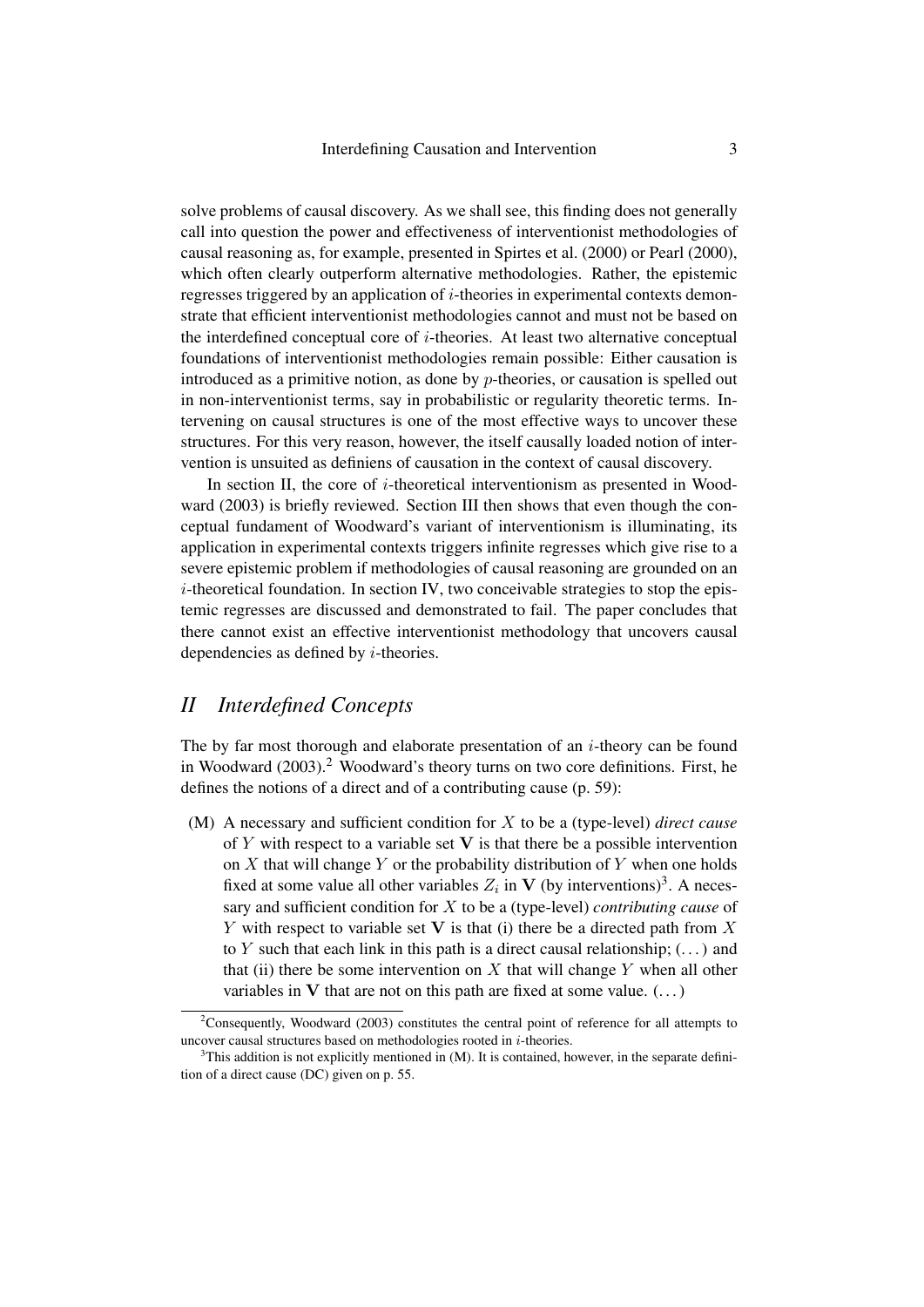Against this background, a variable  $X$  is a cause of  $Y$  iff  $X$  is either a direct or a contributing cause of Y. Second, Woodward  $(2003, 98)$  defines the notion of an intervention variable:

(IV)  $I$  is an intervention variable for  $X$  with respect to  $Y$  iff

- 1.  $I$  causes  $X$ :
- 2. I acts as a switch for all other variables that cause  $X$ . That is, certain values of  $I$  are such that when  $I$  attains those values,  $X$  ceases to depend on the values of other variables that cause  $X$  and instead depends only on the value taken by  $I$ ;
- 3. Any directed path from  $I$  to  $Y$  goes through  $X$ . That is,  $I$  does not directly cause  $Y$  and is not a cause of any causes of  $Y$  that are distinct from  $X$  except, of course, for those causes of  $Y$ , if any, that are built into the  $I - X - Y$  connection itself; that is, except for (a) any causes of Y that are effects of X (i.e., variables that are causally between X and  $Y$ ) and (b) any causes of  $Y$  that are between  $I$  and  $X$  and have no effect on  $Y$  independently of  $X$ ;
- 4. I is (statistically) independent of any variable  $Z$  that causes  $Y$  and that is on a directed path that does not go through  $X$ .

Finally, relative to the notion of an intervention variable, an (actual) *intervention* can be straightforwardly understood in terms of an intervention variable  $I$  for  $X$ with respect to Y taking on some value  $z_i$  such that  $I = z_i$  causes X to take on some determinate value  $z_i$  (p. 98).

In several passages, Woodward (2003, 55, 60–61, 98) explicitly refers to (M) and (IV) as *definitions* of the pertaining notions and he claims that (M) and (IV) provide *truth conditions* for causal statements as " $X$  causes  $Y$ ".<sup>4</sup> In regard to defining causation in terms of intervention, and vice versa, he writes (p. 61):

In other words, once we fix our representational repertory (i.e., once we choose a set of variables to represent the quantities whose causal relationships we are interested in assessing), then two theories will make different claims about causal relationships among these variables if and only if they make different claims about what will happen under some combination of interventions. Putting this in the form of a slogan, we can say that manipulability accounts are committed to the following: *No causal difference without a difference in manipulability relations, and no difference in manipulability relations without a causal difference*.

Several things need to be noted about a theory of causation that turns on (M) and (IV). First, it is clearly non-reductive as it does not spell out causation in noncausal terms. Second, an  $i$ -theory based on  $(M)$  and  $(IV)$  differs from traditional

<sup>&</sup>lt;sup>4</sup>Note that in a recent response to Strevens (2007), Woodward (2008, 195) insists that his use of the term *definition* does not carry metaphysical implications. More concretely, by interdefining causation and intervention, Woodward does not intend to claim that these concepts metaphysically depend on each other.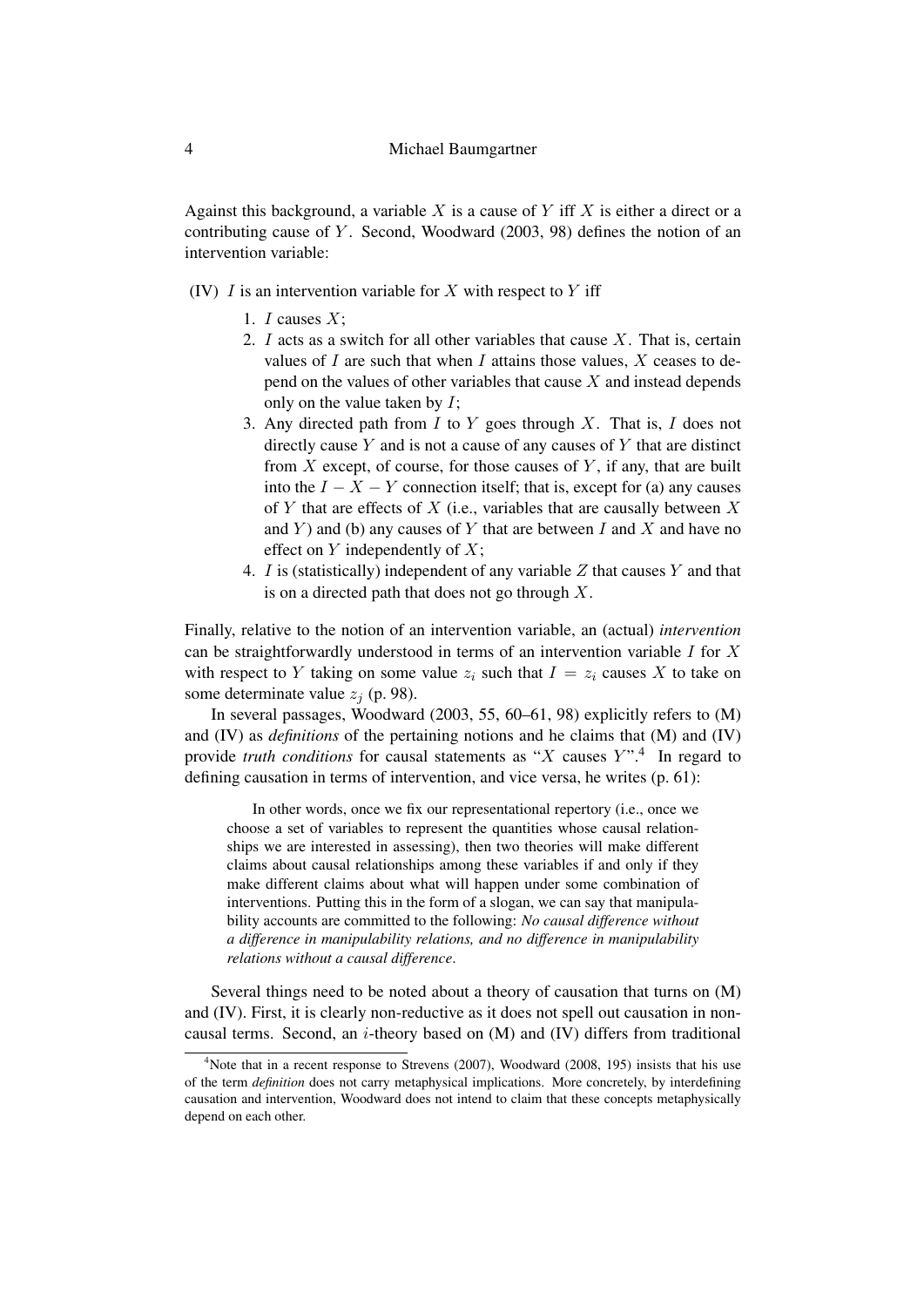reductive interventionist accounts in not involving the notion of human action. (IV) yields a notion of an intervention variable that is thoroughly non-anthropocentric. An intervention variable is solely defined in terms of its causal (and statistical) relations to the other variables in a given structure. And third, it is a variant of a counterfactual analysis of causation because the notion of a *possible* intervention contained in (M), according to Woodward (2003, 70–71), "should be interpreted to mean that there is some intervention on X such that *if it were possible to intervene to manipulate*  $X$  *repeatedly in that way, Y* (or the probability of Y) would change in some reproducible or repeatable way".

## *III Regresses*

Obviously, causation and intervention are interdefined by (M) and (IV). That, however, is not considered to be problematic by Woodward. He demonstrates that the particular conceptual interdependence of causation and intervention induced by (M) and (IV) is far from being vacuous and, moreover, he maintains that it is not viciously circular (Woodward 2003, 104–105):

The causal information required to characterize the notion of intervention on  $X$  with respect to  $Y$  is information about the causal relationship between the intervention variable  $I$  and  $X$ , information about whether there are other causes of  $Y$  that are correlated with  $I$ , information about whether there is a causal route from I to Y that does not go through X and so on, *but not information about the presence or absence of a causal relationship between* X *and* Y .

Woodward clearly is right that  $(M)$  and  $(IV)$  do not analyze "X causes Y" by drawing on "X causes Y" itself, but rather by drawing on e.g. "I causes X" or "I does not directly cause  $Y$ " which are different causal (in-)dependencies. Still, the question whether that suffices to render the conceptual core of Woodward's theory non-circular has provoked some controversies in the literature. De Regt (2004) and, most of all, Strevens (2007, 2008) argue that (M) and (IV) give rise to circularities, notwithstanding the fact that in neither of the two definitions " $X$  causes  $Y$ " appears on both sides of the biconditional. Woodward (2008), in return, emphatically insists on the non-circularity of the conceptual foundation of his theory – and the majority of writers have followed him in this regard. I shall not enter into this debate here. All that matters for our current purposes is the uncontroversial fact that the interdependence of causation and intervention as expressed in (M) and  $(IV)$  does not result in an empty theory. An *i*-theory centered around  $(M)$  and (IV) has some very specific implications. For instance, two variables, neither of which can be intervened upon, are not causally related according to such a theory. To illustrate, take a variable representing a supervenient property as exemplified by a mental phenomenon  $M$ . Suppose, we want to determine whether  $M$  causes some physical effect, say an action A. If  $M$  is seen to represent a supervenient property, it cannot be manipulated without at the same time changing its physical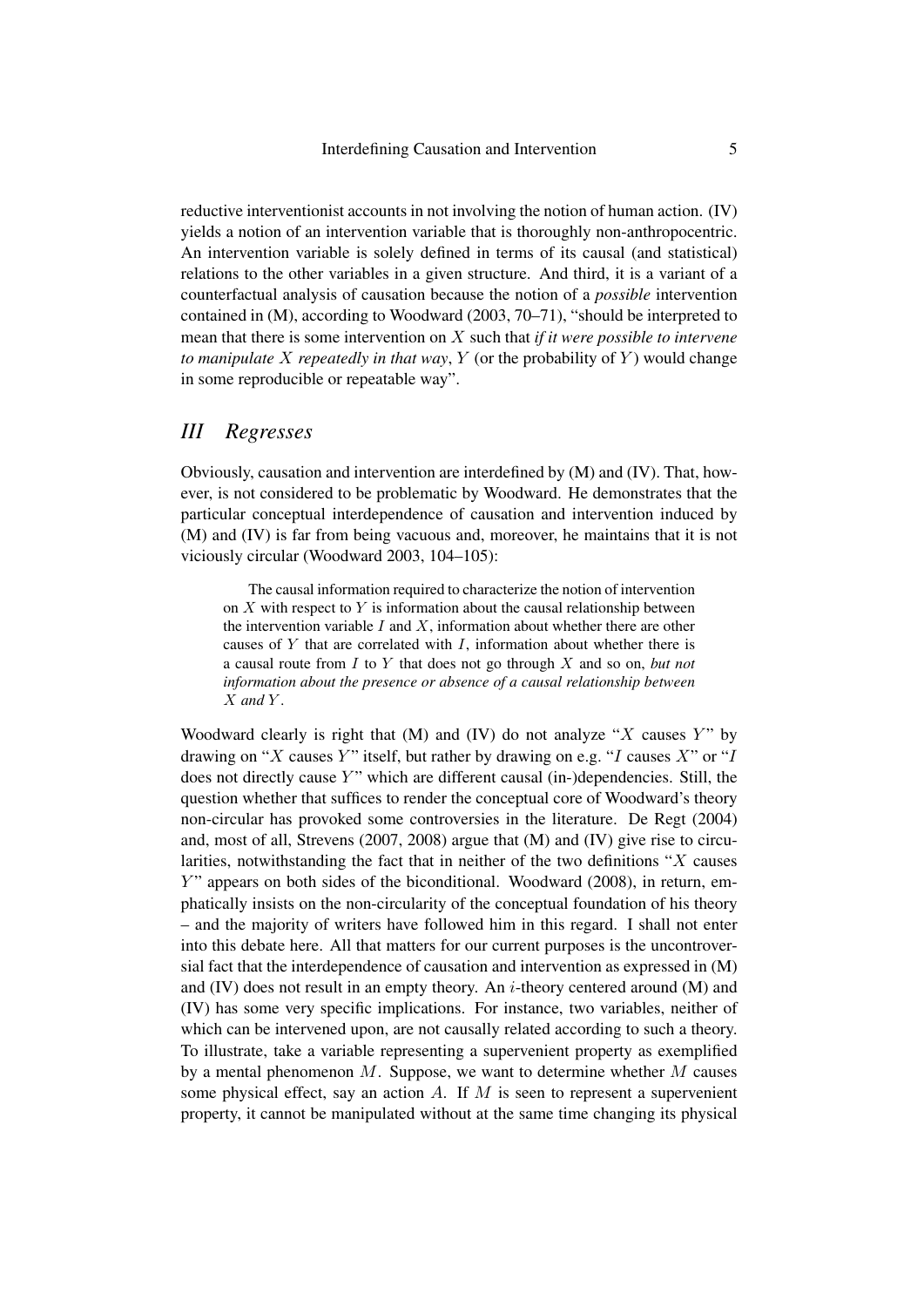#### 6 Michael Baumgartner

supervenience base  $P$ . The latter, however, is supposedly located on a causal path leading to A that does not contain M. Since intervening on  $M$  is correlated with changes in P which cannot be held fixed by interventions while manipulating  $M$ , it is impossible that there exists an intervention variable I for  $M$  with respect to A, for condition (IV.4) cannot be satisfied. Moreover, if manipulations of M are not only seen to be correlated with changes in  $P$  but also to cause these changes (independently of  $M$ ), condition (IV.3) cannot be met either. The fact that there is no possible intervention on M with respect to A, according to  $(M)$ , implies that M does not cause  $A$ . Thus,  $(M)$  and  $(IV)$  imply that, if mental phenomena are seen to exemplify supervenient properties, there is no mental-to-physical causation.<sup>5</sup> Put differently, if somebody thinks that there exists mental-to-physical causation and that causation is to be understood in terms of (M) and (IV), he or she cannot conceive of mental phenomena as instantiations of supervenient properties. Or, to take a different consequence of (M) and (IV) mentioned in Woodward (2007b, 22): (M) and (IV) are "inconsistent with many other claims made about causation, for example, claims that causal relationships require a spatiotemporally connecting causal process". Thus, notwithstanding the direct conceptual interdependence of (M) and (IV), Woodward's i-theory has certain rather strong implications.

Whatever one's attitude towards these implications may be, the way the notions of causation and intervention are interdefined in Woodward's *i*-theory is not circular to the effect that the theory would be rendered uninformative. It can be justly argued that (M) and (IV) illuminate the conceptual interdependence of these two causally entrenched notions. Woodward (2003, chs. 1 and 3), however, does not content himself with clarifying the conceptual interdependence of causation and intervention. Rather, he takes his version of interventionism to be effectively applicable, at least in some experimental contexts, to determining whether a causal relationship exists between two variables or to testing truth-values of causal claims. Woodward assumes that because the interdefinition of causation and intervention can be argued to be *conceptually unproblematic* the application of the resulting version of interventionism to (experimentally) uncovering causal structures is *epistemically unproblematic* as well. The remainder of this paper shall cast doubts on the accuracy of this presumption which, as shown in section I, is shared by a number of authors.

Even though the conceptual foundation laid out in (M) and (IV) is not vacuous, the fact that (M) and (IV) interdefine causation and intervention raises a pressing *epistemic* problem when it comes to causal reasoning on the basis of (M) and (IV). Experimentally uncovering causal structures by interventionist means essentially draws on systematic manipulations of these structures (or parts thereof) with the use of intervention variables.<sup>6</sup> In this vein, it often becomes possible to disambiguate causal inferences that would remain ambiguous were it not for the avail-

<sup>&</sup>lt;sup>5</sup>In Baumgartner (forthcoming), I present this interventionist exclusion argument in all detail and show that it rests on considerably weaker premises than classical exclusion arguments.

 ${}^{6}$ Cf. e.g. Spirtes et al. (2000) or Pearl (2000).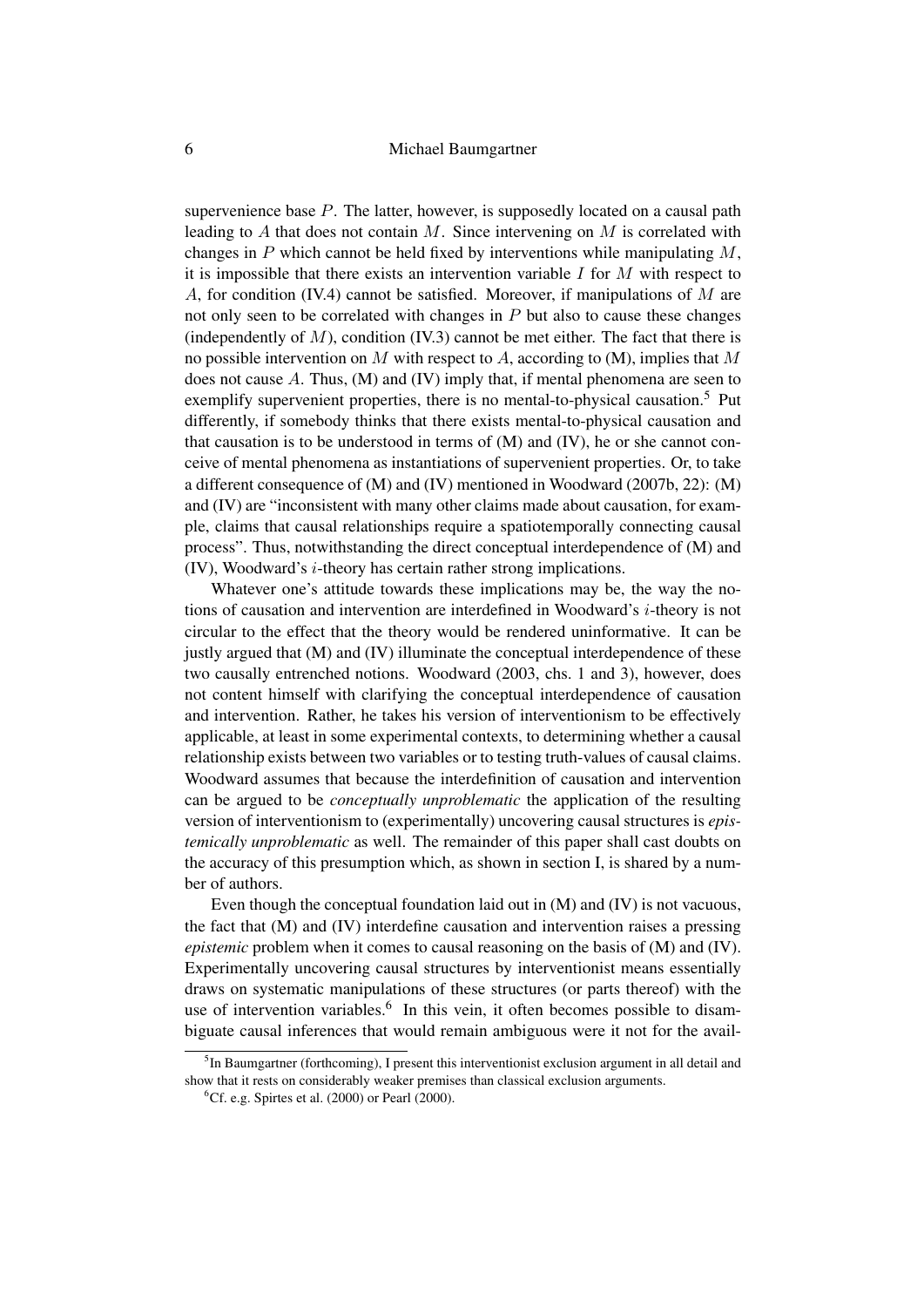

Figure 1: Two infinite regresses induced by interdefining causation and intervention.

ability of intervention variables. That means fruitfully applying (M) and (IV) to problems of causal discovery, first and foremost presupposes that it is possible to identify certain variables in an investigated structure as intervention variables.

Hence let us see how intervention variables could actually be identified within the *i*-theoretical framework. Suppose we want to determine whether a variable  $I_1$ is an intervention variable for  $X$  with respect to  $Y$ . Condition (IV.1) stipulates that a necessary condition for that to be the case is  $I_1$  being a cause of X. According to (M), a necessary condition for  $I_1$  to be a cause of X is that there be a possible intervention, call it  $I_2$ , on  $I_1$  with respect to X. This, in turn, requires  $I_2$  to be a cause of  $I_1$ , which again presupposes that there is a possible intervention  $I_3$  on  $I_2$  with respect to  $I_1$  which calls for a further possible intervention  $I_4$  on  $I_3$  with respect to  $I_2$ , and so on. Condition (IV.3) amounts to another necessary condition for  $I_1$  to be an intervention variable for X with respect to Y: There must not be a causal path connecting  $I_1$  and Y that does not go through X. In order to determine whether  $I_1$  satisfies that condition, firstly the possible  $I_1 - X - Y$  connection must be suppressed (or 'broken') by intervening on  $X$  by means of a further intervention variable  $I_5$  and, secondly it must be established that there is no possible intervention on  $I_1$  such that Y covaries with  $I_1$ .<sup>7</sup> Of course, according to (M),  $I_5$ being an intervention variable for  $X$  with respect to  $Y$  requires there to be another possible intervention  $I_6$  on  $I_5$  with respect to X, and so on. In sum, validating that conditions (IV.1) and (IV.3) are satisfied, given that causation is defined in terms of  $(M)$ , triggers at least two infinite regresses.<sup>8</sup> For illustrative purposes these regresses are schematically graphed in figure 1. Since the notion of causation also is of crucial importance in (IV.2) and (IV.4) similar regresses are initiated when it

<sup>&</sup>lt;sup>7</sup> For further details on testing the satisfaction (IV) cf. Woodward (2003, 99–111).

<sup>8</sup> For a criticism of Woodward (2003) along similar lines cf. Strevens (2007).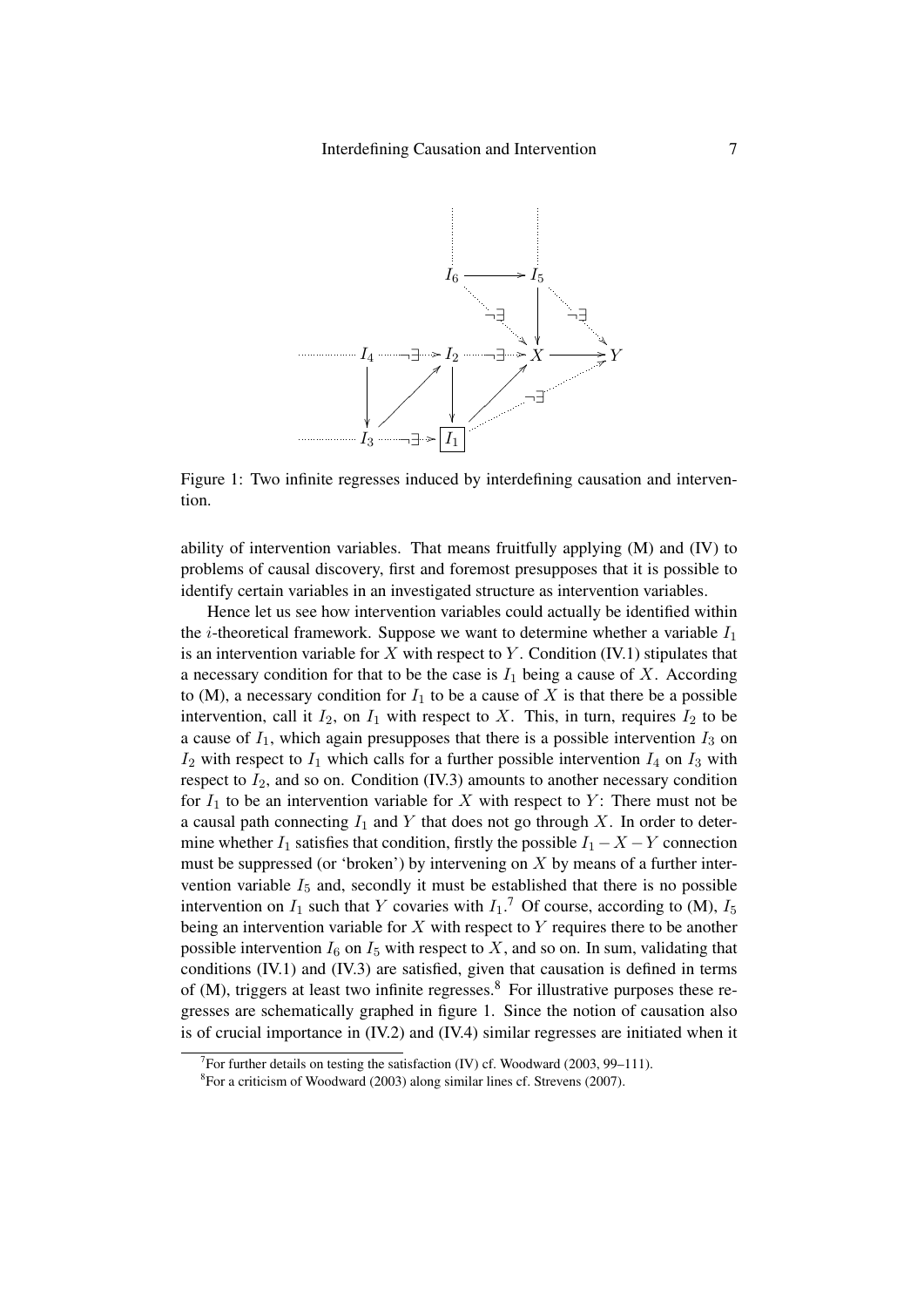### 8 Michael Baumgartner

comes to determining whether a specific variable  $I_1$  satisfies these conditions. For easy reference later on, call these regresses *identification regresses*.

So even though Woodward can justifiably argue that interdefining causation and intervention as done in  $(M)$  and  $(IV)$  is conceptually informative, that definitional interdependence renders it impossible to ever establish one single variable as an intervention variable in a finite number of steps. As long as one were only concerned with spelling out the conceptual relationship between causation and intervention, these identification regresses would not seem particularly problematic. However, as soon as causal structures are actually to be uncovered on the basis of (M) and (IV), it becomes of utmost importance that concrete variables be identifiable as intervention variables.  $(M)$  and  $(IV)$  can only be effectively applied to determining whether a causal relationship exists between two variables or to testing truth-values of causal claims, if the infinite regresses compromising the identification of intervention variables can somehow be stopped. In sum, whoever joins Woodward in taking (M) and (IV) to be profitably applicable to problems of causal discovery has to answer the question as to how to stop these regresses.

## *IV How to Stop the Regresses?*

Although Woodward does not explicitly discuss identification regresses, he provides some indications as to how somebody professing an *i*-theory that turns on (M) and (IV) could answer the question raised in the previous section (cf. Woodward 2003, ch. 3). For instance, Woodward is very clear about the fact that his account does not reduce causal to non-causal information. Moreover, he takes such a reduction to be impossible in principle and, accordingly, his interventionist analysis, inter alia, to merely express that impossibility. In accordance with this claim, there does not exist a methodology of causal reasoning that infers causal information from purely non-causal information. All available methodologies either require prior causal knowledge or adopt causal assumptions about the causal background of investigated structures, about the structures themselves, or about how analyzed data reflect underlying structures.

These considerations suggest two feasible strategies to stop identification regresses: An interventionist methodology of causal reasoning embedded in (M) and (IV) gets off the ground only if either (i) it is possible to draw on prior causal knowledge about a structure under investigation that establishes that certain variables have the interventionist properties or if (ii) pertaining variables are simply assumed (without being known) to comply with  $(IV)$  relative to  $(M)$ <sup>9</sup>. For epistemic reasons, *knowing* that a specific variable has the interventionist properties is certainly preferable to merely *assuming* that to be the case. However, such prior causal knowledge will not generally be available. In that case, (ii) is the only vi-

<sup>&</sup>lt;sup>9</sup>Strategy (ii) reflects what Glymour (2004) has dubbed the Euclidean approach to causal discovery, whose main interest consists in developing axiomatic systems of causal reasoning. For more details cf. section IV.2 below.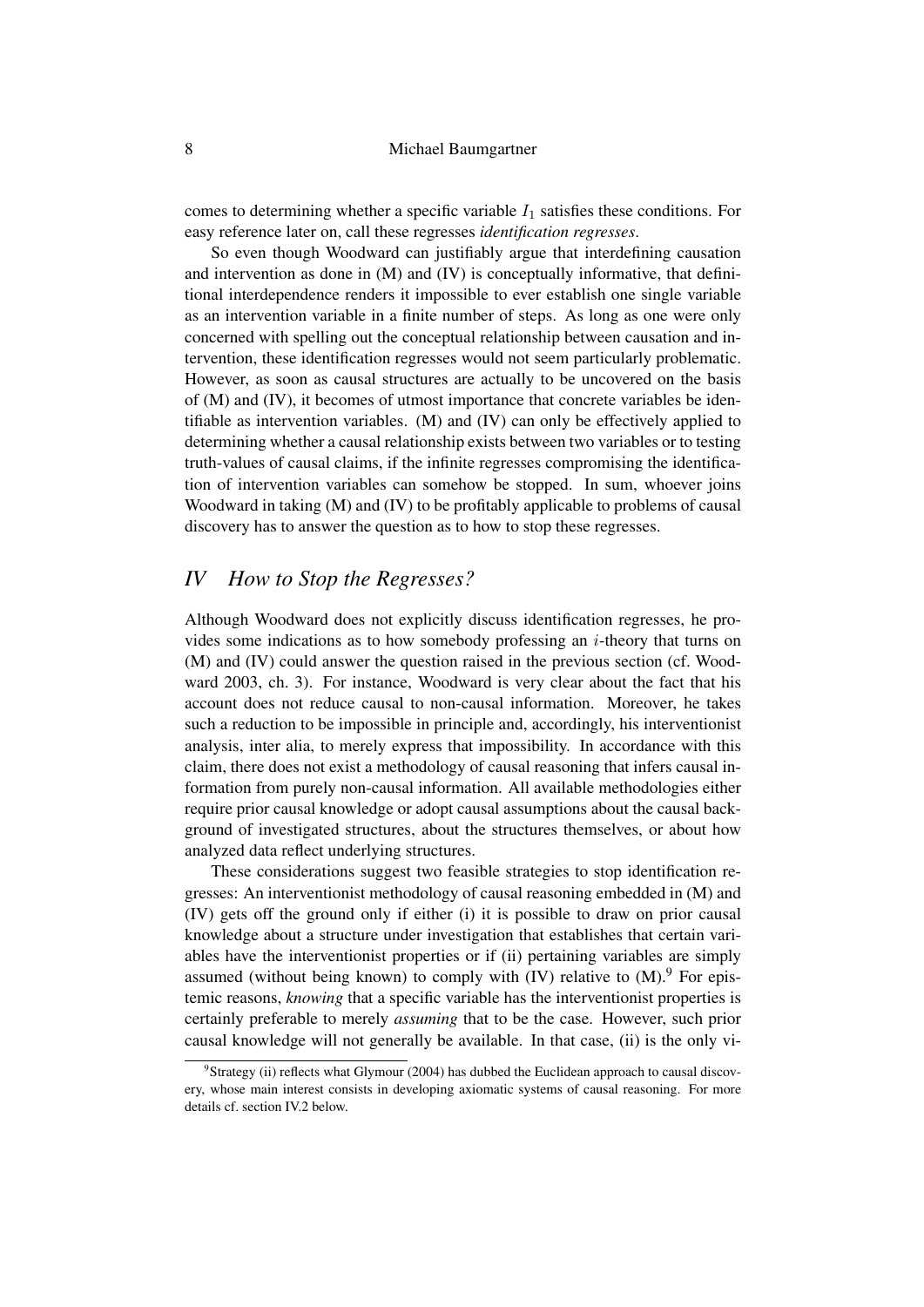able strategy to stop the identification regresses. The two strategies are logically independent. Thus, it may turn out that they are both successful or that none of them is or that one of them is while the other is not. The following two subsections investigate the prospects of stopping identification regresses by either drawing on prior causal knowledge or by assuming variables to be of the interventionist type, i.e. by employing strategies (i) and (ii), respectively.

### *IV.1 Prior Knowledge*

If a variable I contained in a causal structure S is in fact known to satisfy  $(IV)$ relative to the analysis of causation given in  $(M)$  prior to investigating  $S$ , there obviously is no need to apply  $(M)$  in order to re-establish that I complies with (IV). In consequence, no regress is set off immediately. Accordingly, interventionists employing strategy (i) typically advocate their approach by arguing that there indeed exist concrete variables that are known to satisfy (IV). A typical vindication of strategy (i) along these lines can be found in Woodward's (2008, 203-204) response to Strevens (2007), where Woodward maintains that certain variables involved in randomized experiments undoubtedly are intervention variables.<sup>10</sup> Suppose we want to find out whether treatment with a specific drug  $(T)$  is a cause of recovery from a particular disease  $(R)$ . In order to answer that question, subjects that suffer from the disease are randomly assigned to treatment and control groups, say, by tossing a coin  $(C)$ . Everybody will agree that C is an intervention variable for  $T$  with respect to  $R$ .  $C$  determines whether somebody is assigned to treatment or control group, i.e.  $C$ 's value is sufficient for the value of  $T$ ,  $C$  breaks all other arrows into  $T$ ,  $C$  does not directly cause  $R$ , and  $C$  is independent of other causes of R. We have enough prior causal knowledge to be reasonably confident that the triple  $\langle C, T, R \rangle$  satisfies (IV). Thus, there are variables which we can conclusively identify as intervention variables and, therefore, the identification regresses do not seem to be insurmountable.

The fact that we seem to have enough prior causal knowledge to positively identify coin tossings as intervention variables, notwithstanding the identification regresses exhibited in the previous section, of course, raises the question as to where that knowledge comes from and what evidence it is based on. What is the *i*-theoretical rationale for knowing that  $C$  is an intervention variable for  $T$  with respect to  $R$ ? The interventionist framework provides two conceivable justificatory sources for such knowledge: either this prior knowledge is justified *by direct application of (M) and (IV)* to the triple  $\langle C, T, R \rangle$  or – if that is not possible – it is shown that there exist *suitable heuristics* that ground such knowledge by ascertaining that  $\langle C, T, R \rangle$  complies with (M) and (IV) without direct application of (M) and (IV). Let us take a closer look at these two possibilities to ground the causal knowledge required to stop identification regresses.

 $10$ Similarly, Woodward (2003, 94–98).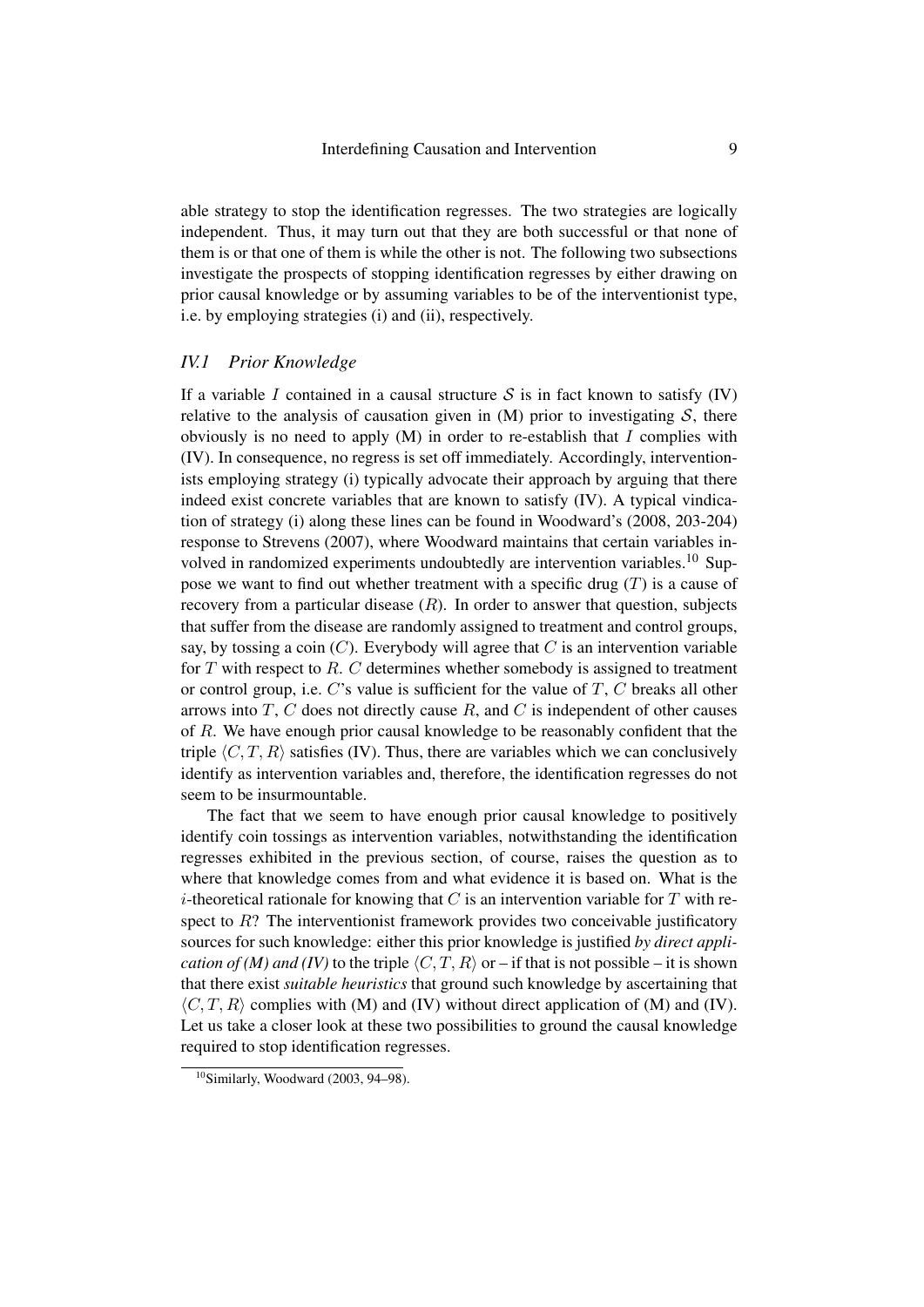## 10 Michael Baumgartner

What would establishing or justifying the knowledge that  $C$  is an intervention variable for  $T$  with respect to  $R$  by application of  $(M)$  and  $(IV)$  amount to? According to (IV), knowing that  $C$  is an intervention variable for  $T$  with respect to R, among other things, presupposes that C is known to be a cause of T. This latter knowledge, according to (M), requires that one knows that there is a possible intervention  $I_1$  on C with respect to T which, according to (IV), presupposes that one knows that  $I_1$  causes  $C$ , which again requires that one knows that there is a possible intervention  $I_2$  on  $I_1$  with respect to  $C$  – and so forth. That is, answering the question as to what are the *i*-theoretical conditions for knowing that a certain variable is an intervention variable based on (M) and (IV) triggers regresses all anew. Attempting to justify prior interventionist knowledge by directly applying (M) and (IV) to concrete variables does not stop the regresses but merely dislocates them. Or it might be said that strategy (i) just initiates different regresses: applying (M) and (IV) to a specific variable in order to determine whether it is an intervention variable sets off identification regresses, whereas answering the question as to what warrants prior interventionist knowledge by drawing on (M) and (IV) sets off what I shall subsequently call *justification* regresses. It is not only impossible to identify intervention variables on the basis of (M) and (IV), it is also impossible to justify prior interventionist knowledge by applying (M) and (IV).

As indicated above, however, in order to determine whether a specific entity satisfies a given definition it is often not necessary to apply the definition itself, rather, heuristics will do. If I want to know whether a yellow ring is made of gold, I do not necessarily have to conduct a chemical analysis. Many suitable heuristics are available. The price of the ring will be an indication, the reputation of the store in which it is sold or of the person that sells it or some engraving on it might enable me to decide the matter. The interventionist could, thus, insist that determining whether variables are intervention variables in the sense of (IV) relative to (M) could, analogously, be delegated to suitable heuristics. Hence, how could the satisfaction of (M) and (IV) be assessed without applying (M) and (IV) themselves?

Causation, as is well known, does not necessarily have to be spelled out in interventionist terms. There are many alternative theories available in the literature, and relative to some of them coin tossings can indeed be straightforwardly identified as intervention variables for treatment with respect to recovery. Take for instance an elementary probabilistic analysis as professed by Suppes (1970). Given a suitable probability distribution over  $C, T$  and  $R$ , such a theoretical framework identifies  $C$  as direct cause of  $T$  if  $C$  is positively correlated with  $T$ ,  $C$  occurs prior to  $T$ , and  $C$  is not screened off from  $T$  by some third variable in the structure. Furthermore, if C is screened off from R by T, C can be said not to directly cause  $R$ . Finally, if pertaining probabilistic data can be shown not to feature any other (probabilistically defined) causes of  $R$  that are correlated with  $C$ , it follows that the triple  $\langle C, T, R \rangle$  satisfies all conditions given in (IV) and, thus, that C is an intervention variable for  $T$  with respect to  $R$ . Of course, such a probabilistic analysis in the vein of Suppes (1970) has long been shown not to adequately capture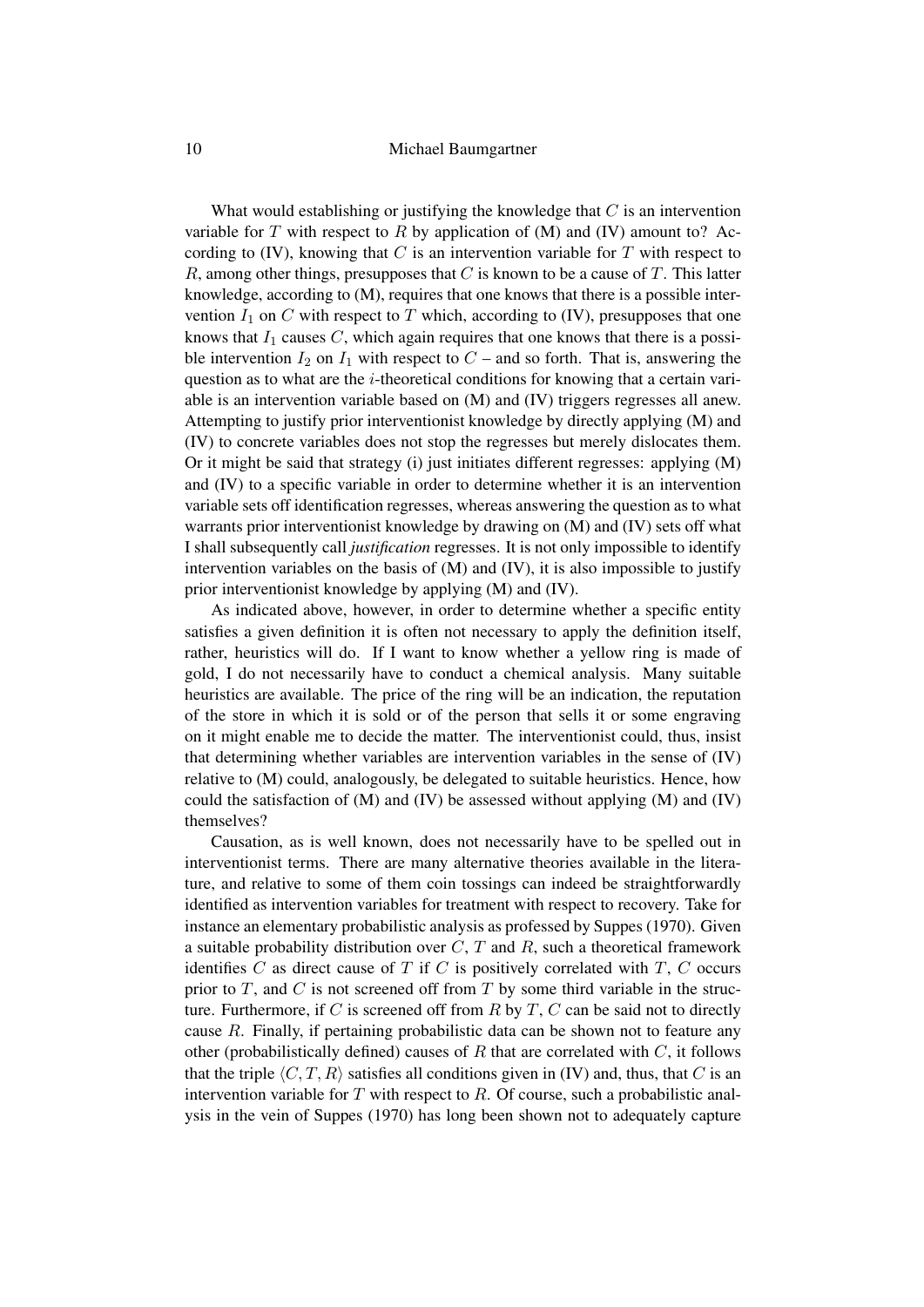all causal dependencies, as e.g. causes that lower the probabilities of their effects. That, however, is not at issue here. Rather, what is important for the present context is that Suppes' theory, irrespective of whether it successfully accounts for *all* kinds of causal dependencies, very straightforwardly allows for assessing the satisfaction of (IV) by *coin tossings* in randomized experiments. Modern and more sophisticated probabilistic analyses as e.g. professed in Kvart (1997, 2001, 2004) would also allow to establish  $C$  as intervention variable for  $T$  with respect to  $R$ in a finite number of steps – even though such an assessment would involve more complications. Besides, in case of other sorts of examples as e.g. mechanical ones, variables could also be demonstrated to satisfy (IV) in a finite number of steps by employing a transference or process theoretic account, or in deterministic cases a regularity theoretic analysis might do the job. $11$ 

Such alternative theories of causation, of course, come with their own and, most of all, non-interventionist definitions of causation. That is, establishing that the triple  $\langle C, T, R \rangle$  satisfies (IV) by, say, probabilistic means in the vein of Suppes does not amount to showing that  $\langle C, T, R \rangle$  satisfies (IV) relative to the notion of causation defined in  $(M)$  – it only amounts to showing that  $\langle C, T, R \rangle$  complies with (IV) relative to the definition of causation given in Suppes (1970). Nonetheless, the *i*-theorist could claim that  $C$  being a direct cause of  $T$  and no direct cause of R subject to a probabilistic analysis can be seen as a heuristic measure of  $C$  being a direct cause of  $T$  and no direct cause of  $R$  subject to  $(M)$ . Hence, in light of the impossibility to justify interventionist causal knowledge by direct application of (M) and (IV) the i-theorist could advance *non-interventionist* accounts as heuristics for assessing the satisfaction of (M) and (IV) without direct application (M) and (IV).

Clearly, heuristics often render it unnecessary to explicitly apply definitions. Yet, there is an important difference between considering a ring's price as a heuristic measure of its chemical structure and, for example, using probabilistic procedures as heuristics for uncovering causal dependencies in the sense given by (M). Whenever the question whether a ring is made of gold is answered by looking at its price, it would, at least in principle, be possible to conduct a chemical analysis and, thus, to explicitly apply the definition of gold. That is fundamentally different in case of causal dependencies defined along the lines of (M). The only way to determine whether  $C$  is an intervention variable for  $T$  with respect to  $R$  in a finite number of steps – as the above considerations suggest – is to apply some noninterventionist account of causation, i.e. to apply what the interventionist would like to see as a mere heuristic for causation. This, in turn, casts serious doubts on the heuristic character of non-interventionist approaches to identifying intervention variables. For in order to establish a certain non-definitional property of an entity of type  $t$  as a heuristic measure for the identification of entities of type t, it must be shown that the non-definitional property indeed *coincides* with the

 $11$ For transference and process theoretic analyses cf. e.g. Salmon (1998) or Dowe (2000), for a regularity theoretic account cf. Baumgartner (2008a).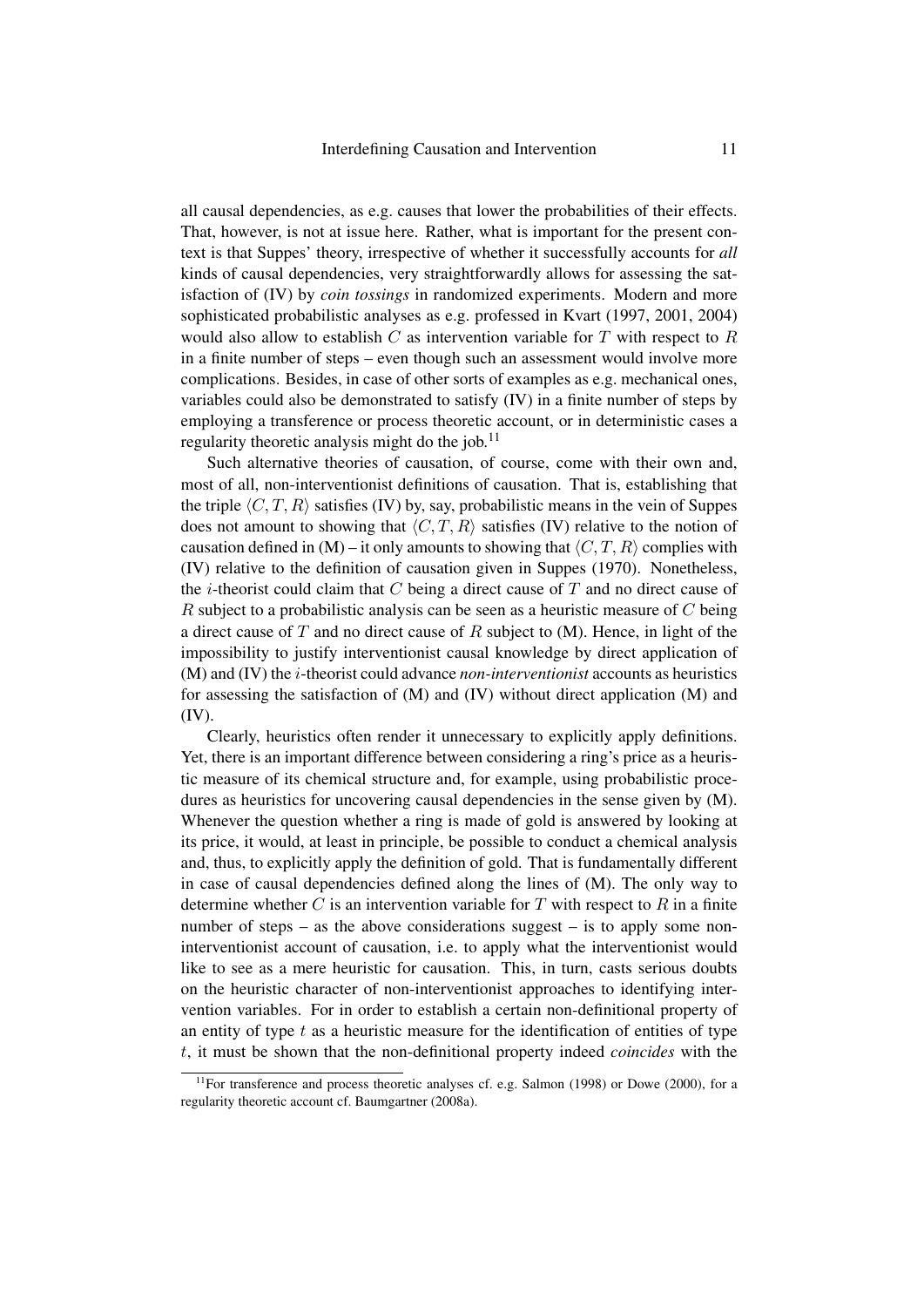definitional properties of entities of type  $t$ . That is only possible if at least some entities of type  $t$  can actually be identified by explicitly applying  $t$ 's definition. That is, heuristics for  $t$  can only be validated if the definition of entities of type  $t$ is applicable in a finite number of steps, at least in principle. While that condition is certainly satisfied in case of gold and its price, every application of the interventionist definition of causation in the course of identifying intervention variables triggers infinite regresses. There is no way to identify intervention variables or causal dependencies by applying (M) and (IV) in a finite number of steps in even one single case. In view of this lack of a single positive application of  $(M)$  and  $(IV)$ , non-interventionist accounts cannot be given the status of heuristics for assessing the satisfaction of (M) and (IV). Instead, they provide *self-contained analyses* of causation that are *independent* of the notion of intervention. There cannot exist a heuristic for (IV)-defined intervention relative to (M)-defined causation because there does not exist a single variable that can actually be shown to satisfy both (IV) and (M).

Given that assessing whether the triple  $\langle C, T, R \rangle$  satisfies (M) and (IV) hinges on an infinite array of presuppositions, it is impossible to ever be reasonably confident that even a single one of these presuppositions is actually satisfied in a particular case. Yet notwithstanding those  $i$ -theoretical regresses, we are as certain as one can possibly be in empirical matters that coin tossing indeed is a form of intervening on whether patients are assigned to treatment or control group. This widespread certainty should appear completely mysterious to the  $i$ -theorist, for her analysis does not provide any rationale for such interventionist knowledge. In fact, however, our unshakable conviction that  $C$  is an intervention variable for  $T$ with respect to R is neither mysterious nor ill-founded, nor does it prove that  $i$ theoretical regresses can be stopped. Rather, it simply shows that *de facto* we do not understand causation in terms of (M). Whoever is convinced that coin tossing is an intervention variable for treatment with respect to recovery *cannot* and, as a matter of fact, *does not* understand causation in terms of (M), but rather in terms of some non-interventionist account. As soon as the interdefinition of causation and intervention is removed, all regresses – and with them, all problems we have been dealing with so far – disappear. Coin tossing can be straightforwardly established as intervention variable based on virtually any non-interventionist account of causation.

It might be argued, at this point, that these objections to building a methodology of causal reasoning on (M) and (IV) implicitly presuppose the ideal of some kind of foundationalist epistemology which cannot be provided in principle and which, hence, leads the way into mere skepticism. In consequence, the interventionist could reply that even the identification of gold does not terminate with self-evident givens or truths. Rather, a gold-identifying chemical analysis draws on certain causal characteristics of gold as, for instance, that exposing gold to nitric acid – contrary to exposing mere base metals to nitric acid – neither causes changes in color nor dissolution. Depending on theoretical preferences, these causal characteristics presuppose, say, probabilistic independencies (plus additional non-causal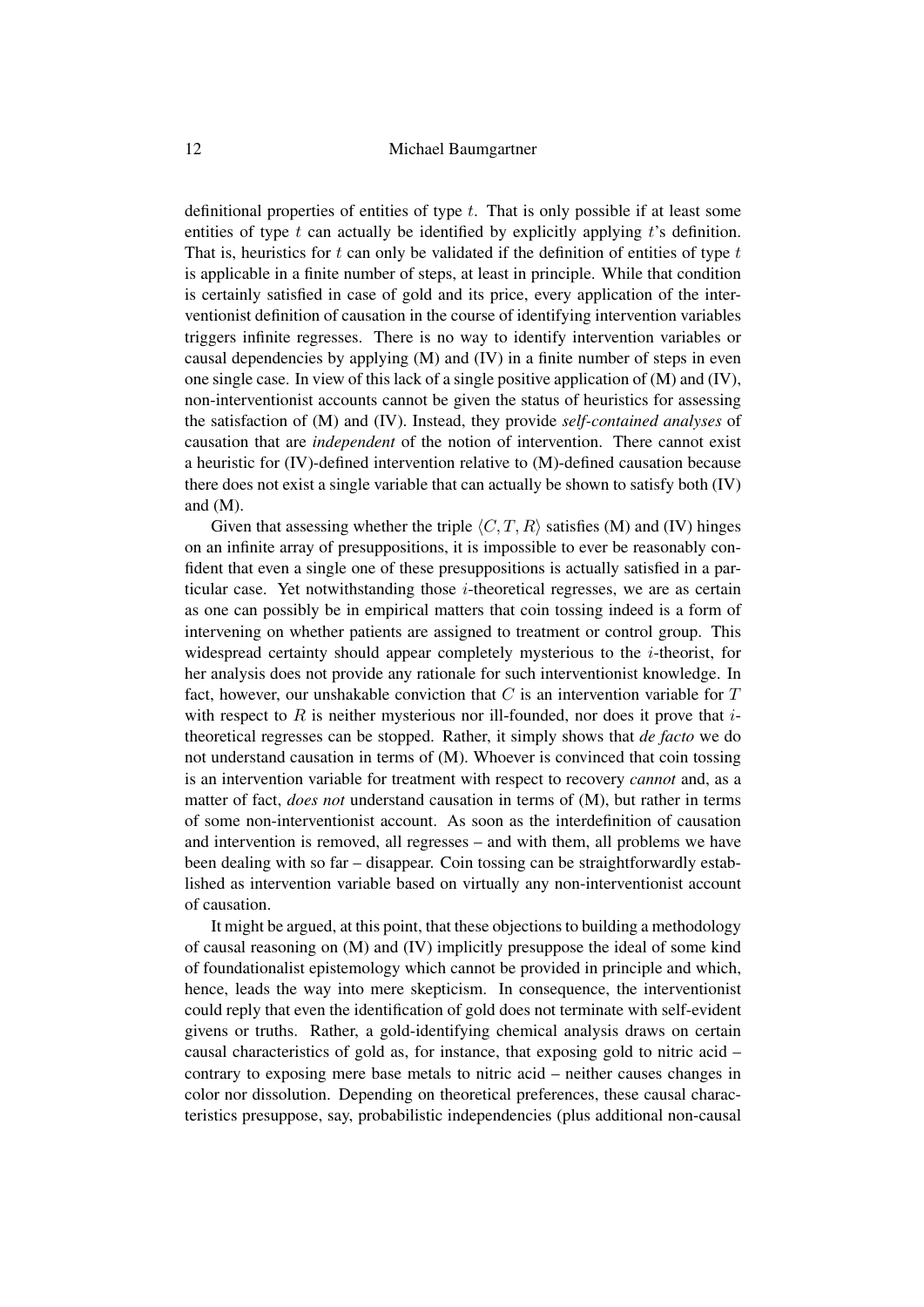empirical information as e.g. temporal orderings) to the effect that exposure of gold to nitric acid does not raise the probability of gold changing its color or dissolving. These probabilistic independencies, again depending on theoretical preferences, can be claimed to rely on e.g. frequencies such that exposure of gold to nitric acid is not correlated with gold changing its color or dissolving; and so forth. It might thus be held that even the identification of gold triggers a regress and, accordingly, is by no means better off than the identification of intervention variables along the lines of (M) and (IV).

The above criticism of the *i*-theoretical framework, however, in no way presumes the non-attainable ideal of a foundationalist grounding of all human knowledge. Theorizing about the world never starts from scratch, but always takes some conceptual frame as given and unquestioned. It is exactly this inevitable grounding of all knowledge in conceptual primitives that guarantees that the regress prompted by the application of a chemical definition of gold is *not infinite*, but terminates as soon as some conceptual level is reached that is considered to be primitive by whoever happens to apply that definition. To a chemist the gold-identifying chemical analysis, most likely, is beyond doubt; a philosopher professing a p-theory of causation will be satisfied if the analyzed ring has been shown to have the causal characteristics of gold; somebody opting for a probabilistic account of causation will further want to see these causal characteristics reduced to probabilistic dependencies; and, finally, somebody advancing a frequentist interpretation of probabilities will require a reduction of probabilistic dependencies to a suitable frequency distribution. What is of crucial importance here is that all levels of this conceptual reduction of the notion of gold are *independent* of their preceding levels. Whereas the application of the definition of gold to a ring induces a progression from one conceptual level to a subsequent independent level and stops when some primitive level is reached, the application of (M) in order to identify intervention variables as defined by (IV) induces an *infinite oscillation* between two notions, none of which is taken to be primitive by a corresponding  $i$ -theory. The identification and justification regresses triggered by (M) and (IV) never reach a primitive conceptual level and are, thus, infinite.

All in all, the prospects of blocking the identification regresses by drawing on prior causal knowledge look dim. Rather than showing how these regresses can be blocked, the discussion of this section suggests that prior knowledge about the interventionist properties of a specific variable can only be established if the interdependence of causation and intervention as defined by (M) and (IV) is broken. As long as causation and intervention remain interdefined, justifying prior interventionist knowledge triggers analogous regresses as identifying intervention variables. All of these problems disappear immediately if causation is no longer defined in terms of  $(M)$  but in any way that is independent of  $(IV)$  – or if it is treated as primitive.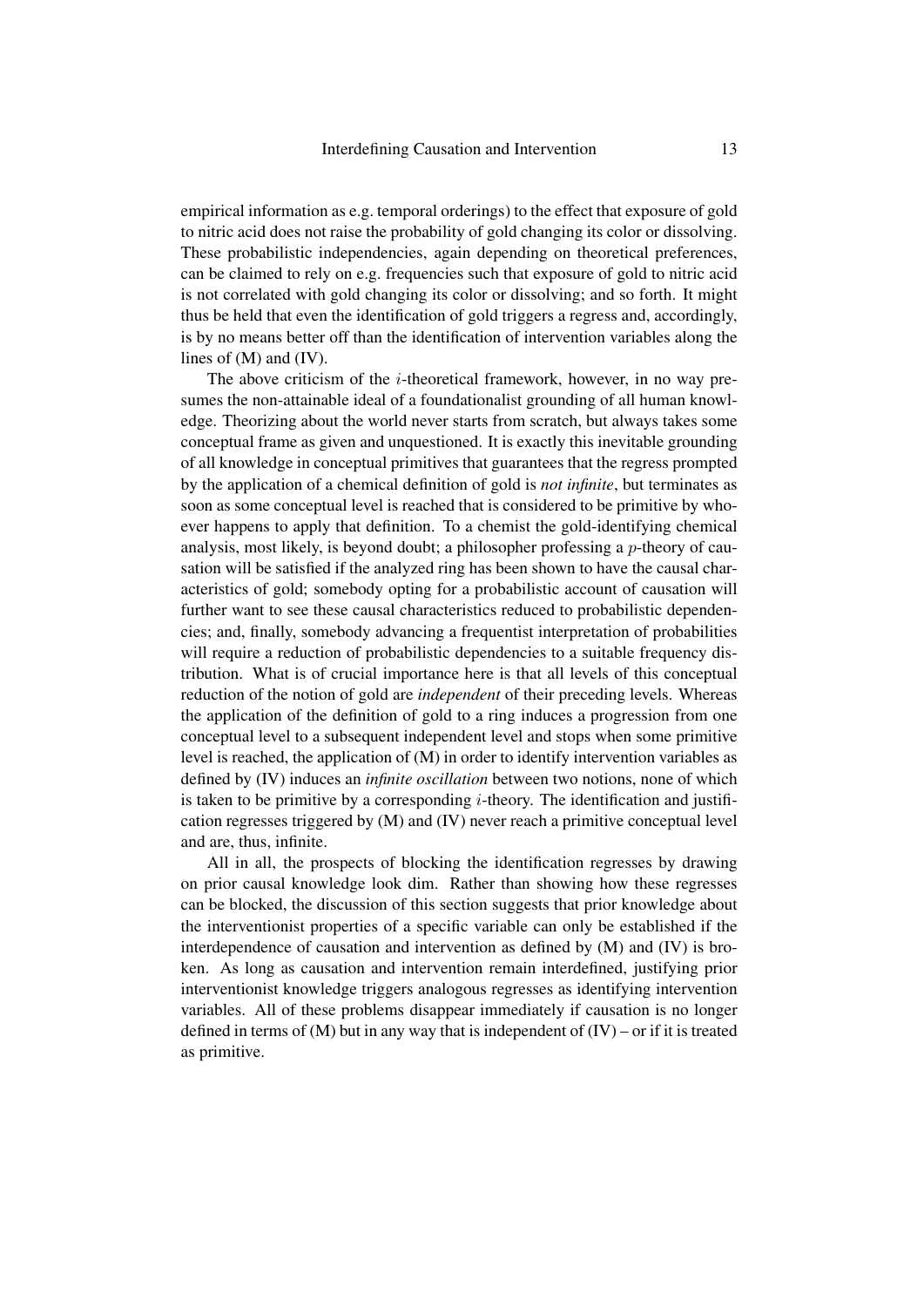#### *IV.2 Causal Assumptions*

Let us now turn to strategy (ii) to answer the question raised in the previous section. According to that strategy, the identification regresses launched by applying (M) and (IV) are stopped by simply assuming certain variables to function as (M)- and (IV)-defined intervention variables within an investigated structure. There does not currently exist a methodology of causal reasoning that infers causal structures from purely non-causal empirical data. Some causal assumptions are presupposed by any available methodology. For instance, Boolean methodologies assume the causal backgrounds of analyzed data to be homogenous, or methodologies that analyze causal structures in terms of Bayesian networks assume causal structures and the probability distributions they generate to satisfy the *causal Markov* and *faithfulness* assumptions.<sup>12</sup> Many other types of causal assumptions can be found in the literature. What is important is that Cartwright's famous dictum "No causes in, no causes out" is often seen as being a sort of truism of causal data analysis. Thus, the interventionist might argue that simply assuming (without actually knowing) that a certain variable functions as an (M)- and (IV)-defined intervention variable in an investigated structure is as good a causal assumption as any other causal assumption entering causal reasoning.

This strategy receives additional support from a distinction between two different sorts of theories of causation that has been introduced by Glymour (2004, 779):

Philosophical theories come chiefly in two flavors, Socratic and Euclidean. Socratic philosophical theories, whose paradigm is *The Meno*, advance an analysis (sometimes called an 'explication'), a set of purportedly necessary and sufficient conditions for some concept, giving its meaning; in justification they consider examples, putative counterexamples, alternative analyses, and relations to other concepts. Euclidean philosophical theories, whose paradigm is *The Elements*, advance assumptions, considerations taken to warrant them, and investigate the consequences of the assumptions. Socratic theories have the form of definitions. (. . . ) Euclidian [sic!] theories have the form of formal or informal axiomatic systems and are often essentially mathematical (. . . )

If an interventionist theory of causation is conceived to be of the Euclidean type, its goal is not a conceptual analysis of causation or not even a conceptual clarification of how the notions of causation and intervention relate to each other, rather it can be seen to constitute the core of an axiomatic system of causal reasoning. Against such a background, when it comes to causal discovery by means of

 $12$ For a Boolean methodology cf. Baumgartner (2008b); for procedures uncovering causal Bayesian networks cf. Spirtes et al. (2000). The *causal Markov assumption* states that in a probability distribution  $P$  generated by a (acyclic) causal structure  $S$  a variable  $Z$  is independent of all its non-effects in  $S$  conditional on all of  $Z$ 's direct causes, provided that no direct common causes of any two variables in S are left out of P. According to the *faithfulness assumption*, there are no other conditional independence relations in  $\mathcal P$  than the ones implied by the causal Markov assumption.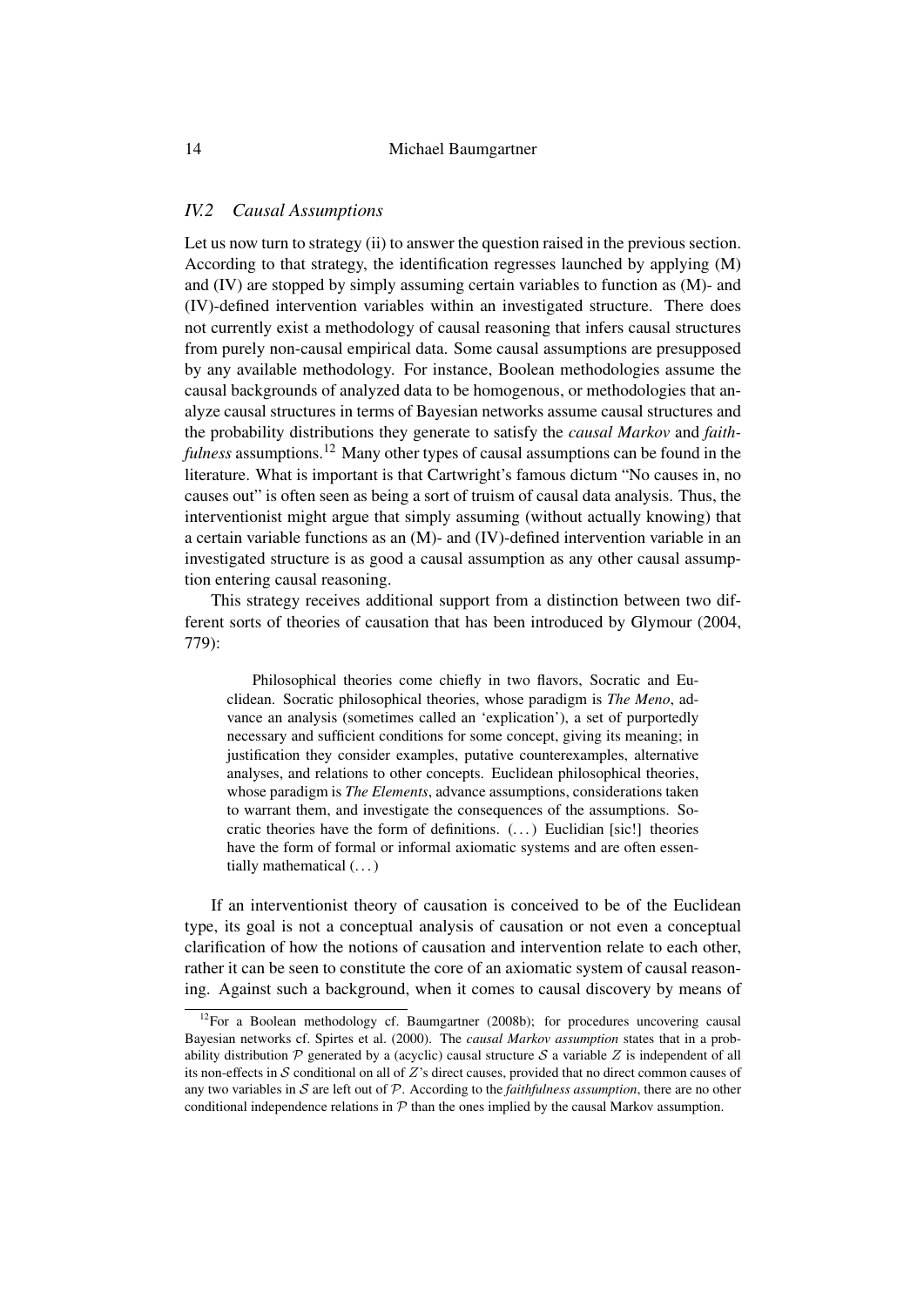

Figure 2: Four causal structures that all could generate the data represented in (1).

intervention variables, certain variables may, in a sense, axiomatically be assumed to be of the interventionist type in order to determine what can be learned about an investigated causal structure by means of these assumptions. Should it then turn out that such assumptions successfully disambiguate otherwise ambiguous causal inferences, the assumptions could be argued to be sufficiently warranted.

Such as to illustrate this axiomatic approach, suppose we are investigating the causal structure behind four variables  $I, X, Y$ , and  $Z$ . A study is conducted that presumedly yields the following independence relations as empirical data (cf. Eberhardt et al.  $2006$ :<sup>13</sup>

$$
Y \perp\!\!\!\perp Z | X; I \perp\!\!\!\perp Z | X; I \perp\!\!\!\perp Y | X \tag{1}
$$

Thus, the structure behind I, X, Y, and Z is of probabilistic nature. The most sophisticated and efficient procedures to uncover causal structures from probabilistic data are embedded in a theoretical framework according to which causal structures are to be analyzed in terms of Bayesian networks (cf. e.g. Spirtes et al. 2000) – hence, all these discovery algorithms shall be referred to as *BN-algorithms* in the following. According to that framework, the empirical data collected in our hypothetical study could be generated by either of the four structures depicted in figure 2, because these four structurings of  $I, X, Y$ , and  $Z$  yield exactly the independence relations given in (1). Correspondingly, given input data as in (1) the output of BN-algorithms (roughly) corresponds to the set constituted by these four structures. That is, the empirical data recorded in (1) significantly underdetermines causal reasoning. It is ambiguous which of the graphs in figure 2 adequately represents the causal structure behind  $I, X, Y$ , and  $Z$ .

This ambiguity cannot be resolved solely based on the probabilistic data recorded in (1). The interventionist framework, however, provides the means for a successful disambiguation. For if a causal inference drawn from (1) is not only based on the standard assumptions of BN-algorithms, as the causal Markov and faithfulness assumptions, but moreover on the assumption that e.g.

 $(P<sub>I</sub>)$  I is an intervention variable for X with respect to Y

all ambiguities disappear. As we have seen above,  $(P<sub>I</sub>)$ , among other things, implies that  $I$  causes  $X$ . The only structure among the ones depicted in figure 2 in

<sup>&</sup>lt;sup>13</sup>An expression as Y  $||Z|X$  is an abbreviation of  $P(Y|Z \wedge X) = P(Y|X)$ , which states that  $X$  screens off Y and Z.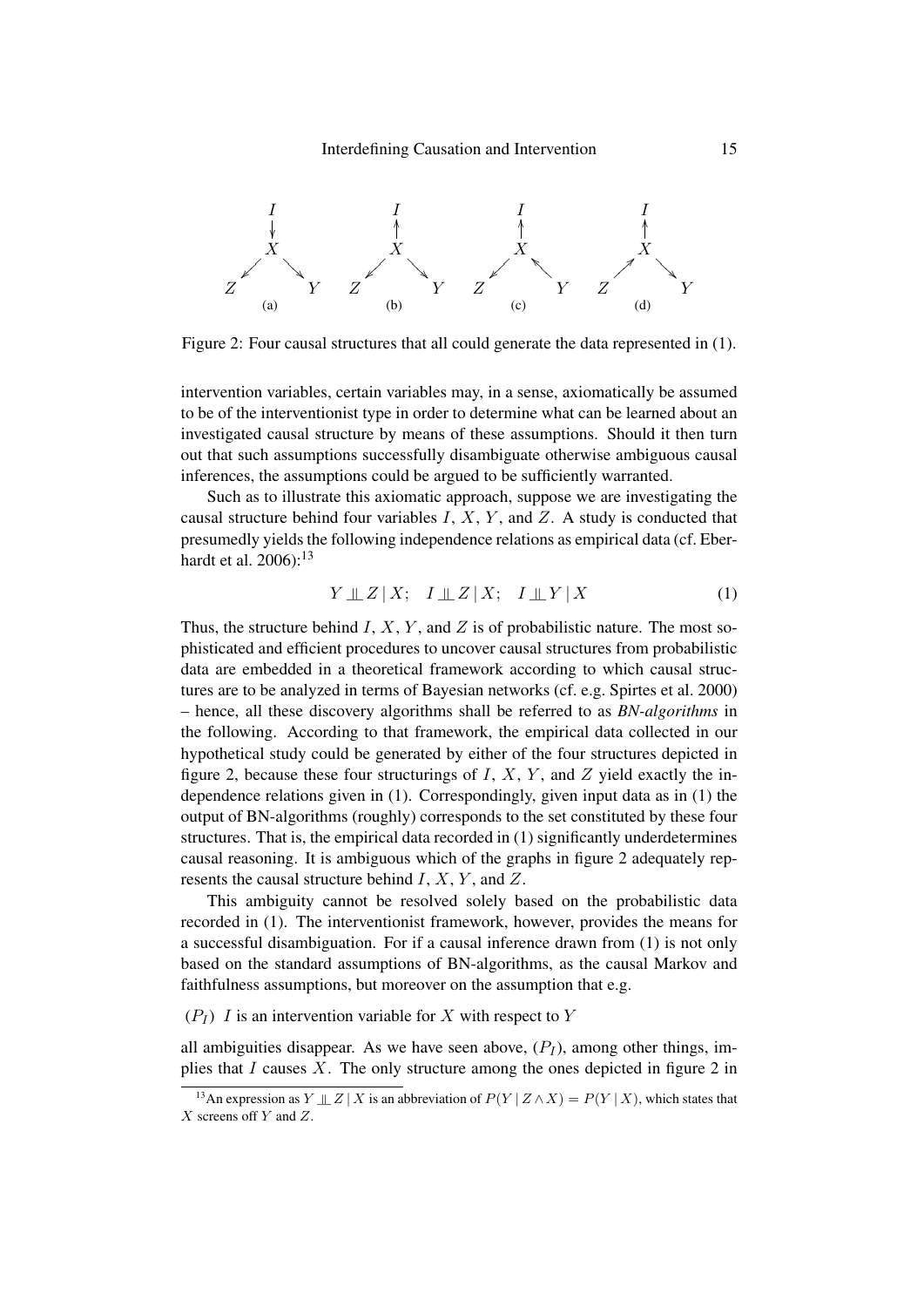which I in fact is a cause of X is structure (a). In (b), (c), and (d) I is an effect of X. That means if it is assumed that  $I$  has the interventionist properties laid out in  $(IV)$ , the probabilistic data in  $(1)$  cannot stem from either  $(b)$ ,  $(c)$ , or  $(d)$ . It can, thus, unambiguously be determined to be the result of a causal structure such that  $I$  is a direct cause of  $X$  which, in turn, is a direct cause of  $Z$  and  $Y$ , i.e. of structure (a). All that is needed for this remarkable disambiguation is a seemingly unproblematic additional premise as  $(P<sub>I</sub>)$ .

The validity of this interventionist disambiguation is beyond doubt, as it essentially is of the following logical form:

> The empirical data recorded in (1) stems from causal structure (a) or  $(b)$  or  $(c)$  or  $(d)$ .

- The data in (1) neither stems from (b) nor from (c) nor from (d).
- ∴ The data in (1) stems from (a).

Adding  $(P_I)$  yields just one valid interventionist disambiguation of the causal analysis of (1). Supplementing either of the following interventionist premises disambiguates the causal modeling of (1) in two additional ways:

 $(P_Y)$  Y is an intervention variable for X with respect to I;

 $(P_Z)$  Z is an intervention variable for X with respect to Y.

The only structure in figure 2 that is compatible with both (1) and  $(P_Y)$  is (c), because only in (c) is Y a cause of X which is implied by  $(P_Y)$ . For an analogous reason, the only structure that is compatible with (1) and  $(P_Z)$  is (d).

While all of these disambiguating arguments are clearly valid, their soundness crucially hinges on the truth of their second premises, which, as shown above, are consequences of the interventionist assumptions  $(P_I)$ ,  $(P_Y)$ , and  $(P_Z)$ , respectively. Accordingly, if  $(P_I)$ ,  $(P_Y)$ , and  $(P_Z)$  are true, the pertaining interventionist disambiguations of the causal modeling of (1) are not only valid, but moreover sound. However, when applied to (1) these three assumptions are mutually exclusive. Or differently, no causal structure that could possibly generate (1) can satisfy more than one of  $(P_I)$ ,  $(P_Y)$ , and  $(P_Z)$ . That is, a new ambiguity emerges: If any, which of  $(P<sub>I</sub>)$ ,  $(P<sub>Y</sub>)$ , and  $(P<sub>Z</sub>)$  is true for the causal structure behind the four variables  $I, X, Y$ , and  $Z$ ? Which of the three disambiguating arguments drawing on the interventionist framework is not only valid but moreover sound? Assessing the soundness of interventionist disambiguations of causal inferences inevitably calls for justifying the additional interventionist assumptions resorted to. Yet, if the pertaining interventionist methodology is embedded in a theoretical framework grounded in (M) and (IV), such justifications, as we have seen above, trigger infinite regresses, *viz.* justification regresses. Thus, just as strategy (i), (ii) merely replaces one type of regress by another.

At this point, the proponent of (ii) could respond that a narrowly conceived Euclidean project of causal reasoning only aims at reconstructing and assessing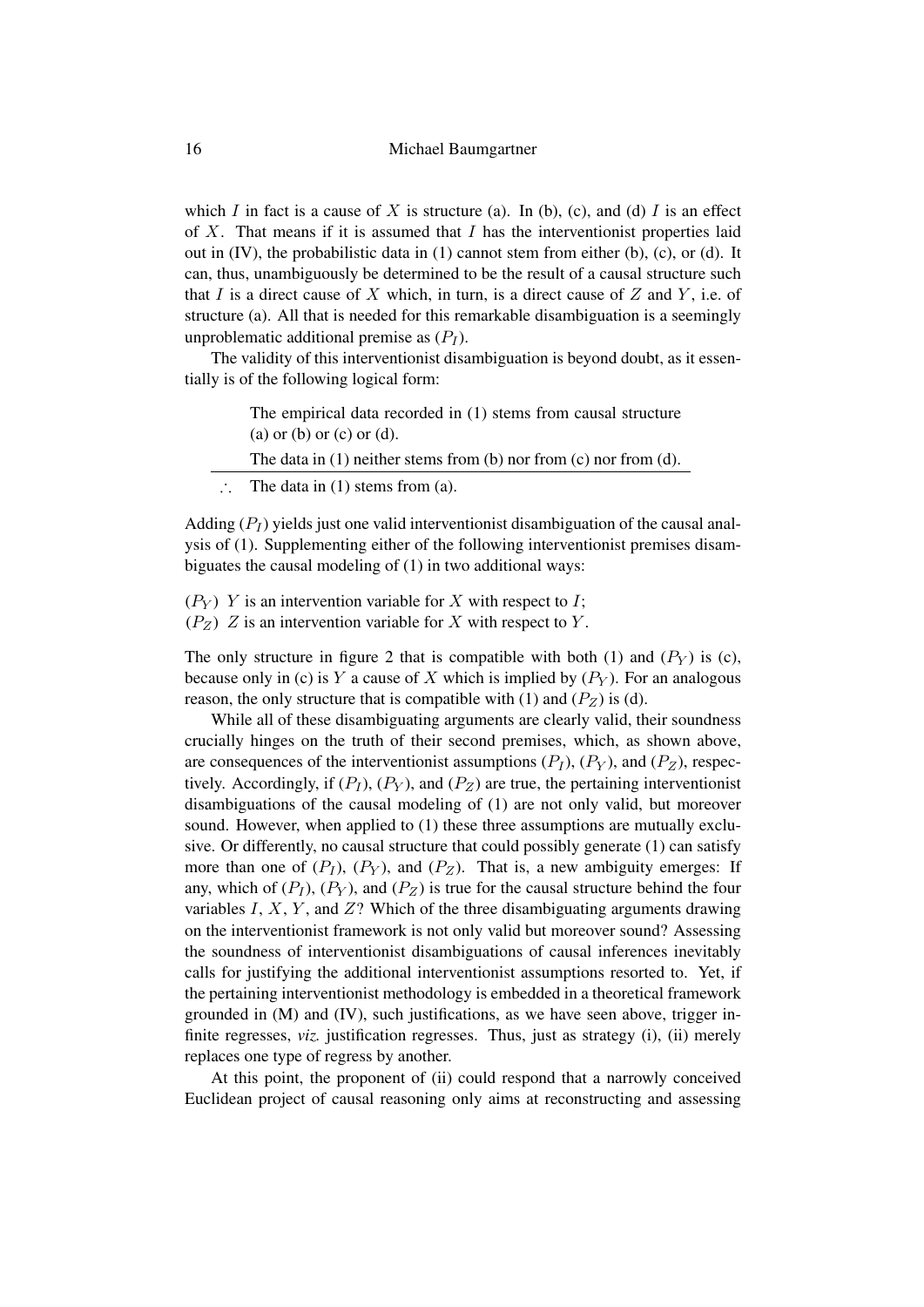the validity of causal inferences drawn on the basis of empirical data and supplementary causal assumptions without addressing the soundness of these inferences. If somebody is embarking on a project that exclusively aims to spell out what causal inferences are possible relative to what causal assumptions, he or she might be perfectly satisfied with simply reconstructing the three different interventionist disambiguations of the causal analysis of our exemplary data (1) as done above. The question of justifying the three mutually exclusive interventionist premises does not arise within such a context and, accordingly, no justification regresses are triggered either. However, such a narrow Euclidean project is rather limited in scope. It only yields what might be called a *logic of causal reasoning*. We have seen above that authors with sympathies for  $i$ -theories of causation, as Woodward (2003), Shapiro and Sober (2007) or Campbell (2007), do not have such a project in mind. They want to actually identify certain variables as causes of others on an i-theoretical basis. Whoever does not merely want to settle for valid causal inferences, but moreover is interested in the soundness of such inferences, i.e. interested in what causal structures *de facto* generated given data, cannot stop the i-theoretical regresses by merely assuming certain variables to have the interventionist properties laid out in (IV) and (M). Such assumptions call for stringent justifications which, in turn, cannot be provided within a conceptual framework that interdefines causation and intervention.

## *V Conclusion*

We have seen that, even though an *i*-theory along the lines of  $(M)$  and  $(IV)$  can be argued to be conceptually informative, applying its interdefined conceptual fundament to concrete causal structures triggers infinite regresses of epistemic nature. It is impossible to ever conclusively identify a specific variable as an intervention variable within a theoretical framework grounded in (M) and (IV). These identification regresses can only be stopped if either prior causal knowledge is resorted to, or causal inferences based on (M) and (IV) are supplemented by assumptions to the effect that certain variables exhibit the interventionist properties laid out in (M) and (IV). Resorting to prior knowledge stops the identification regresses only at the expense of initiating other regresses: justification regresses. Simply assuming certain variables to comply with (M) and (IV) either only allows for a narrowly conceived Euclidean program of causal reasoning that exclusively assesses the validity of causal inferences, or also triggers infinite justification regresses. In sum, methodologies of causal discovery that are designed to output sound causal inferences in a finite number of steps cannot be based on an *i*-theory that interdefines causation and intervention as done by (M) and (IV). Or differently, there cannot exist an effective interventionist methodology that uncovers causal dependencies as defined by i-theories. Contrary to Woodward's own assessment and contrary to studies such as Campbell (2007) or Shapiro and Sober (2007),  $i$ -theories are not effectively applicable in contexts of causal discovery. At best, they provide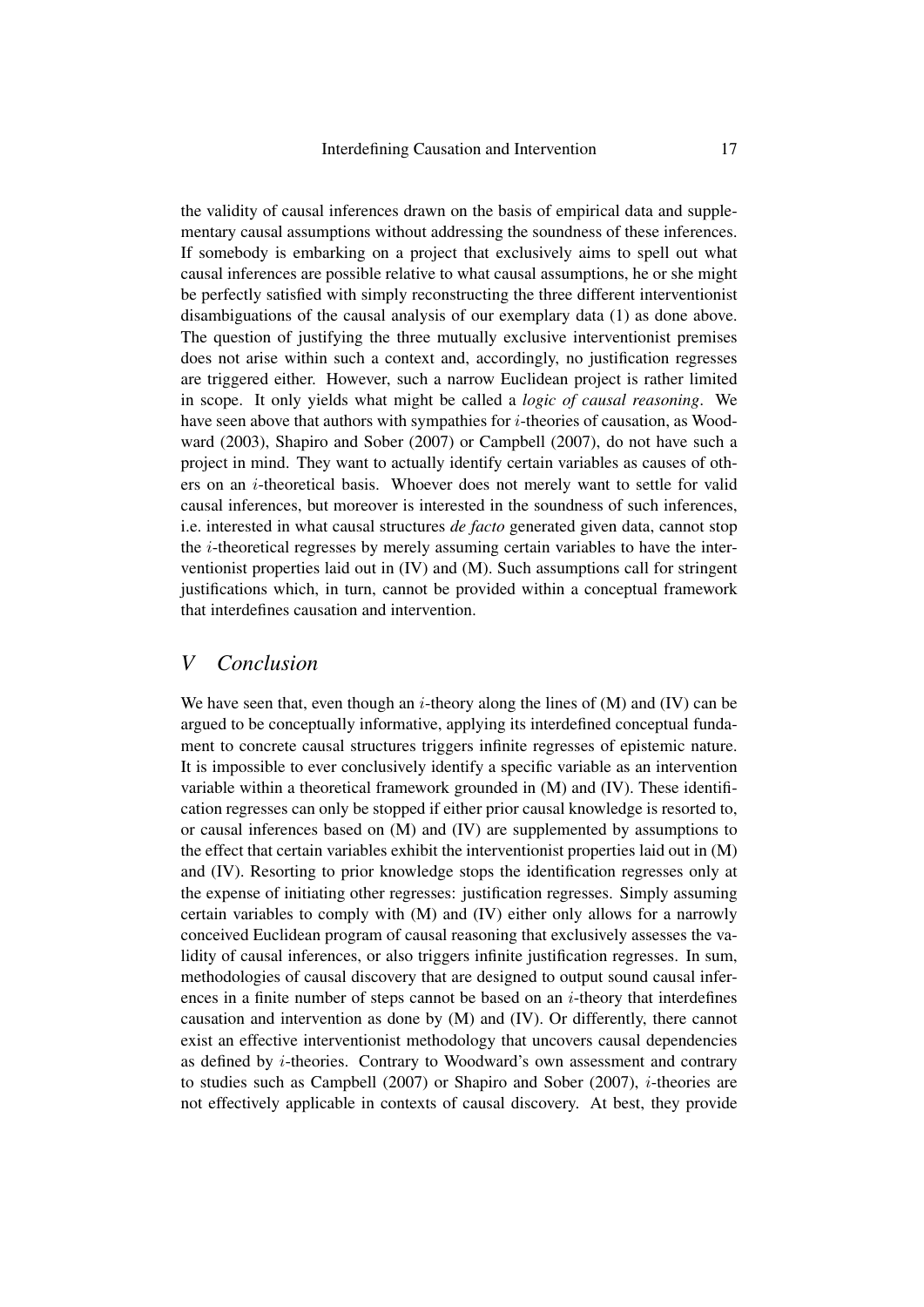an analysis of the conceptual interdependence of causation and intervention. They do not, however, permit to ever actually identify a specific variable as a cause of another variable. I-theoretical interventionism may be argued to be conceptually unproblematic, but it may not be argued to be epistemically unproblematic as well. Suitably intervening on causal processes undoubtedly is a very powerful and efficient way of uncovering pertaining structures. For the very reason, however, that a highly causally loaded notion like that of intervention is of such central importance to uncovering causal structures, a methodology of causal reasoning cannot be based on an interventionist notion of causation as (M). It must either be based on a notion of causation that is introduced as a conceptual primitive, as done in p-theories, or draw on a conceptual analysis of causation that is independent of the notion of intervention.<sup>∗</sup>

## *References*

- BAUMGARTNER, M. 2008a, 'Regularity Theories Reassessed', *Philosophia* 36, pp. 327– 354.
- BAUMGARTNER, M. 2008b, 'Uncovering Deterministic Causal Structures: A Boolean Approach', *Synthese*. URL: *http://www.springerlink.com/content/x0487831qk67h455/*
- BAUMGARTNER, M. forthcoming, 'Interventionist Causal Exclusion and Non-Reductive Physicalism', *International Studies in the Philosophy of Science*.
- CAMPBELL, J. 2007, 'An Interventionist Approach to Causation in Psychology', in: A. Gopnik and L. Schulz, eds, *Causal Learning. Psychology, Philosophy, and Computation*, Oxford: Oxford University Press, pp. 58–66.
- COLLINGWOOD, R. G. 1940, *An Essay on Metaphysics*, Oxford: Clarendon Press.
- DE REGT, H. 2004, 'Review of James Woodward, Making Things Happen', *Notre Dame Philosophical Reviews*. URL: *http://ndpr.nd.edu/review.cfm?id=1455*
- DOWE, P. 2000, *Physical Causation*, Cambridge: Cambridge University Press.
- EBERHARDT, F., GLYMOUR, C. and SCHEINES, R. 2006, ' $n-1$  Experiments Suffice to Determine the Causal Relations Among n Variables', in: D. Holmes and L. Jain, eds, *Innovations in Machine Learning*, Berlin: Springer, pp. 97–112.
- GASKING, D. 1955, 'Causation and Recipes', *Mind* 64, pp. 479–487.
- GLYMOUR, C. 2004, 'Review of James Woodward, Making Things Happen', *British Journal for the Philosophy of Science* 55, pp. 779–790.
- HAUSMAN, D. 1986, 'Causation and Experimentation', *American Philosophical Quarterly* 23, pp. 143–154.
- HAUSMAN, D. 1998, *Causal Asymmetries*, Cambridge: Cambridge University Press.
- HAUSMAN, D. and WOODWARD, J. 1999, 'Independence, Invariance and the Causal Markov Condition', *British Journal for the Philosophy of Science* 50, pp. 521–583.
- KVART, I. 1997, 'Cause and Some Positive Causal Impact', in: J. Tomberlin, ed., *Philosophical Perspectives 11: Mind, Causation, and World*, Atascadero: Ridgeview, pp. 401–432.

<sup>∗</sup> I am grateful to Frederick Eberhardt, Jim Woodward, Delphine Chapuis, Richard Dawid, Isabelle Drouet, Mehmet Elgin, and John Norton for very helpful comments and discussions. Moreover, I thank the anonymous referees of *dialectica* for valuable comments on an earlier draft. Finally, I am indebted to the Center for Philosophy of Science of the University of Pittsburgh and to the Swiss National Science Foundation for generous support of this work (grant PBBE1 – 117031).